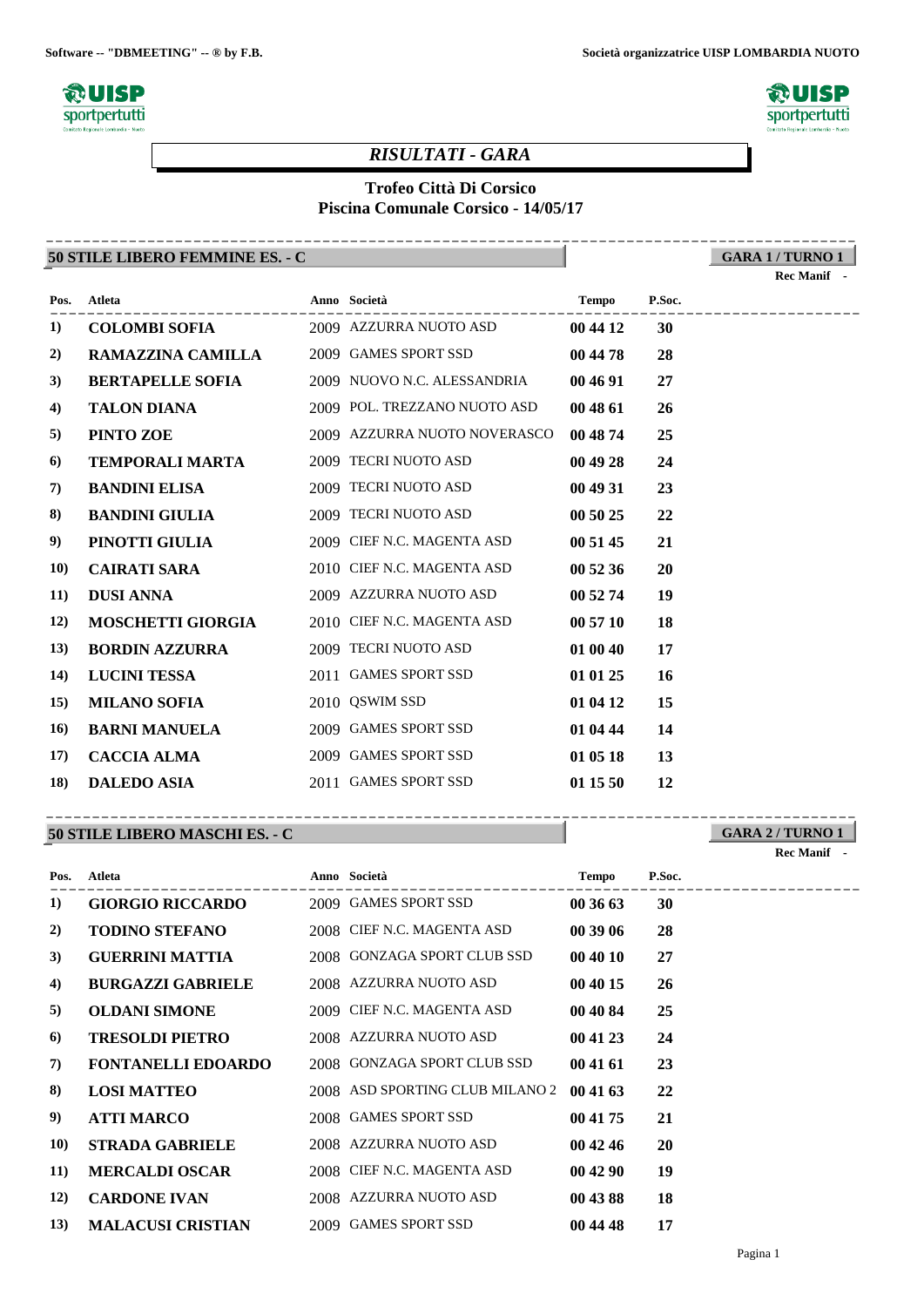| 14)         | <b>BONANNO MATTIA</b>    | 2009 CIEF N.C. MAGENTA ASD  | 00 44 62 | 16                      |
|-------------|--------------------------|-----------------------------|----------|-------------------------|
| 15)         | <b>TRESOLDI GIACOMO</b>  | 2008 AZZURRA NUOTO ASD      | 00 45 74 | 15                      |
| 16)         | <b>FILOCAMO LORENZO</b>  | 2008 AZZURRA NUOTO ASD      | 00 47 09 | 14                      |
| 17)         | <b>REALI MATTEO</b>      | 2008 TECRI NUOTO ASD        | 00 48 41 | 13                      |
| 18)         | <b>SCOTTI EDOARDO</b>    | 2008 TECRI NUOTO ASD        | 00 48 75 | 12                      |
| 19)         | DE FRANCO MATTEO         | 2008 TECRI NUOTO ASD        | 00 48 77 | 11                      |
| <b>20</b> ) | <b>BRICCHI RAUL</b>      | 2008 SPAZIO FITNESS SSD     | 00 48 89 | 10                      |
| 21)         | <b>UGGETTI MATTEO</b>    | 2008 SPAZIO FITNESS SSD     | 00 49 27 | 9                       |
| 22)         | <b>MUZZO MAURIZIO</b>    | 2010 GAMES SPORT SSD        | 00 49 44 | 8                       |
| 23)         | <b>ALLODI ROBERTO</b>    | 2009 CPS STEZZANO ASD       | 00 50 17 | 7                       |
| 24)         | <b>SANTOIANNI LUCA</b>   | 2009 GAMES SPORT SSD        | 00 50 83 | 6                       |
| 25)         | <b>CIATTAGLIA PIETRO</b> | 2009 GONZAGA SPORT CLUB SSD | 00 50 93 | 5                       |
| 26)         | <b>LANZANI RICCARDO</b>  | 2010 GAMES SPORT SSD        | 00 51 81 | $\overline{\mathbf{4}}$ |
| 27)         | <b>SALAMONE EDOARDO</b>  | 2009 CIEF N.C. MAGENTA ASD  | 00 51 98 | 3                       |
| 28)         | <b>PARINI RICCARDO</b>   | 2010 CIEF N.C. MAGENTA ASD  | 00 52 33 | $\overline{2}$          |
| 29)         | <b>BERETTA LEONARDO</b>  | 2011 GAMES SPORT SSD        | 01 02 87 | 1                       |
|             |                          |                             |          |                         |

#### **50 FARFALLA FEMMINE ES. - B** ----------------------------------------------------------------------------------------

**GARA 3 / TURNO 1**

**Rec Manif -** 

| Pos.          | Atleta           | Anno Società                 | Tempo    | P.Soc. |  |
|---------------|------------------|------------------------------|----------|--------|--|
| <sup>1)</sup> | CARICATI MELISSA | 2007 POL. TREZZANO NUOTO ASD | 00 40 97 | 30     |  |
| 2)            | BESANA SOFIA     | 2007 TECRI NUOTO ASD         | 004232   | - 28   |  |

# **50 FARFALLA FEMMINE ES. - A**

**Rec Manif -** 

| Pos. | Atleta                   | Anno Società                    | <b>Tempo</b> | P.Soc. |
|------|--------------------------|---------------------------------|--------------|--------|
| 1)   | <b>GUERRINI CARLOTTA</b> | 2005 GONZAGA SPORT CLUB SSD     | 00 35 63     | 30     |
| 2)   | <b>CHIANTINI FLAVIA</b>  | 2006 GONZAGA SPORT CLUB SSD     | 00 36 82     | 28     |
| 3)   | LAMPARELLI GIULIA        | 2005 C.S. CORSICO ASD           | 00 38 28     | 27     |
| 4)   | <b>COLOMBO REBECCA</b>   | 2005 POL. TREZZANO NUOTO ASD    | 00 40 37     | 26     |
| 5)   | <b>DALBONI BENEDETTA</b> | 2005 ASD SPORTING CLUB MILANO 2 | 00 43 31     | 25     |
| 6    | <b>FENZI ALICE</b>       | 2005 ASD SPORTING CLUB MILANO 2 | 00 43 33     | 24     |
| 7)   | <b>FIORINA EMMA</b>      | 2005 ASD SPORTING CLUB MILANO 2 | 00 44 08     | 23     |
| 8)   | SITZIA GIADA             | 2005 OASI SPORT ASD             | 004950       | 22     |
| 9)   | <b>TOSI SOFIA ANGELA</b> | 2005 ASD SPORTING CLUB MILANO 2 | 00 49 51     | 21     |
|      |                          |                                 |              |        |

# **50 FARFALLA FEMMINE RAGAZZI**

|          |                          |                              |              |           | <b>Rec Manif</b> |
|----------|--------------------------|------------------------------|--------------|-----------|------------------|
| Pos.     | Atleta                   | Anno Società                 | <b>Tempo</b> | P.Soc.    |                  |
| $\bf{1}$ | <b>DELL' ORTO AURORA</b> | 2003 C.S. CORSICO ASD        | 00 35 94     | 30        |                  |
| 2)       | <b>MONTAGNA GIULIA</b>   | 2003 SWIM TEAM MC2           | 00 37 57     | 28        |                  |
| 3)       | <b>SACCO ALESSANDRA</b>  | 2003 OASI SPORT ASD          | 00 37 76     | 27        |                  |
| 4)       | <b>CATTINI LINDA</b>     | 2003 GAMES SPORT SSD         | 00 39 30     | <b>26</b> |                  |
| 5)       | <b>QUIRINO ILARIA</b>    | 2004 SWIM TEAM MC2           | 00 39 66     | 25        |                  |
| 6        | <b>STORTI PAOLA</b>      | 2003 OASI SPORT ASD          | 00 39 76     | 24        |                  |
| 7)       | <b>BERTACCHINI ERICA</b> | 2003 AZZURRA NUOTO NOVERASCO | 004023       | 23        |                  |

----------------------------------------------------------------------------------------

#### **GARA 3 / TURNO 1** ----------------------------------------------------------------------------------------

**GARA 3 / TURNO 1**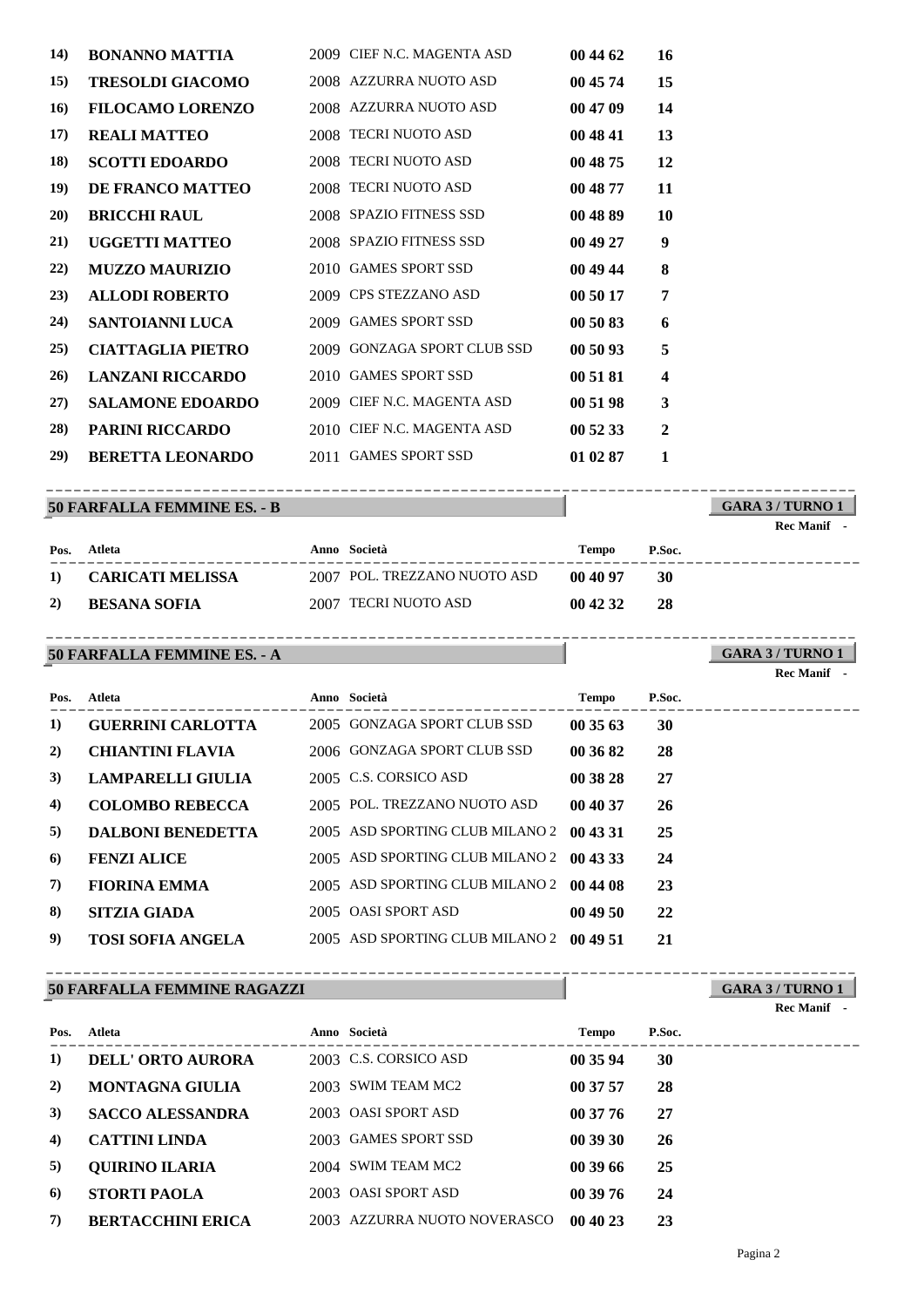| 8)         | VOINILA ANAMARIA         | 2003 C.S. CORSICO ASD       | 00 40 95 | 22 |
|------------|--------------------------|-----------------------------|----------|----|
| 9)         | <b>TRAVERSA VITTORIA</b> | 2004 DERTHONA NUOTO         | 00 41 15 | 21 |
| <b>10)</b> | <b>FODRITTO ELEONORA</b> | 2003 SPAZIO FITNESS SSD     | 00 41 68 | 20 |
| 11)        | <b>REPOSSI ALICE</b>     | 2004 SWIM TEAM MC2          | 00 42 39 | 19 |
| 12)        | <b>FINOTTI SARA</b>      | 2003 DERTHONA NUOTO         | 00 42 43 | 18 |
| 13)        | STUPARU ALESSANDRA       | 2004 SPAZIO FITNESS SSD     | 00 43 06 | 17 |
| 14)        | <b>MEGLIO COSTANZA</b>   | 2004 GONZAGA SPORT CLUB SSD | 00 43 87 | 16 |
| 15)        | <b>LOCATELLI ANNA</b>    | 2004 DERTHONA NUOTO         | 00 44 22 | 15 |
| 16)        | <b>BALSANO VITTORIA</b>  | 2004 SPAZIO FITNESS SSD     | 00 45 78 | 14 |
| 17)        | <b>ROMANI SOFIA</b>      | 2004 C.S. CORSICO ASD       | 00 51 27 | 13 |
|            |                          |                             |          |    |

#### **50 FARFALLA FEMMINE JUNIORES** ----------------------------------------------------------------------------------------

| Pos.        | Atleta                    | Anno Società          | <b>Tempo</b> | P.Soc.    |
|-------------|---------------------------|-----------------------|--------------|-----------|
| 1)          | PERUFFO ELISA             | 2002 SWIM TEAM MC2    | 00 36 77     | 30        |
| 2)          | STINCHELLI VIVIANA        | 2002 C.S. CORSICO ASD | 003729       | 28        |
| 3)          | PISANO MARTINA            | 2002 OASI SPORT ASD   | 00 38 54     | 27        |
| 4)          | <b>SAVI ALICE</b>         | 2002 C.S. CORSICO ASD | 00 39 93     | <b>26</b> |
| 5)          | <b>BONINO AGNESE</b>      | 2002 DERTHONA NUOTO   | 003999       | 25        |
| 6)          | <b>LANDI ALICE</b>        | 2001 C.S. CORSICO ASD | 004003       | 24        |
| 7)          | <b>SANGALLI IRENE</b>     | 2002 C.S. CORSICO ASD | 00 40 22     | 23        |
| 8)          | <b>MARCHESOTTI GIULIA</b> | 2001 DERTHONA NUOTO   | 004025       | 22        |
| 9)          | CAGNINA ELISA             | 2001 DERTHONA NUOTO   | 004062       | 21        |
| <b>10)</b>  | <b>ARSENE AMALIA</b>      | 2001 C.S. CORSICO ASD | 00 41 35     | 20        |
| <b>11</b> ) | <b>OPIPARI JENNIFER</b>   | 2002 C.S. CORSICO ASD | 00 45 16     | 19        |

### **50 FARFALLA FEMMINE ASSOLUTI**

#### **GARA 3 / TURNO 1** ----------------------------------------------------------------------------------------

**Rec Manif -** 

| Pos. | Atleta                     | Anno Società                 | <b>Tempo</b> | P.Soc. |
|------|----------------------------|------------------------------|--------------|--------|
| 1)   | BECCARIA MARTA             | 2000 NUOVO N.C. ALESSANDRIA  | 003068       | 30     |
| 2)   | <b>MERRA ELISABETTA</b>    | 1997 C.S. CORSICO ASD        | 00 33 02     | 28     |
| 3)   | <b>GRANATA GAIA</b>        | 1999 SWIM TEAM MC2           | 00 33 95     | 27     |
| 4)   | <b>BOTTI LINDA</b>         | 1999 SWIM TEAM MC2           | 00 34 51     | 26     |
| 5)   | <b>GIOVANELLI TECLA</b>    | 1998 GAMES SPORT SSD         | 00 36 77     | 25     |
| 6    | <b>PASTORE CARLA MARIA</b> | 2000 DERTHONA NUOTO          | 00 36 86     | 24     |
| 7)   | <b>ESPOSITO SIMONA</b>     | 2000 GAMES SPORT SSD         | 00 37 52     | 23     |
| 8)   | <b>ROSOLEN GIORGIA</b>     | 2000 C.S. CORSICO ASD        | 004121       | 22     |
| 9)   | DITRANI MARTINA            | 2000 POL. TREZZANO NUOTO ASD | 004319       | 21     |

# **50 FARFALLA MASCHI ES. - B**

# **GARA 4 / TURNO 1**

|  | <b>Rec Manif</b> |  |
|--|------------------|--|
|--|------------------|--|

| Pos. | Atleta                | Anno Società                 | <b>Tempo</b> | P.Soc. |
|------|-----------------------|------------------------------|--------------|--------|
| 1)   | <b>MILANO ALESSIO</b> | 2006 QSWIM SSD               | 00 36 77     | -30    |
| 2)   | <b>AMATO MIRCO</b>    | 2006 POL. TREZZANO NUOTO ASD | 00 40 06     | 28     |
| 3)   | URSU DENIS            | 2006 SWIM TEAM MC2           | 00 41 66     | 27     |
| 4)   | NICOLA MATTEO         | 2007 OASI SPORT ASD          | 00 45 91     | -26    |

**GARA 3 / TURNO 1**

**Rec Manif -** 

# ----------------------------------------------------------------------------------------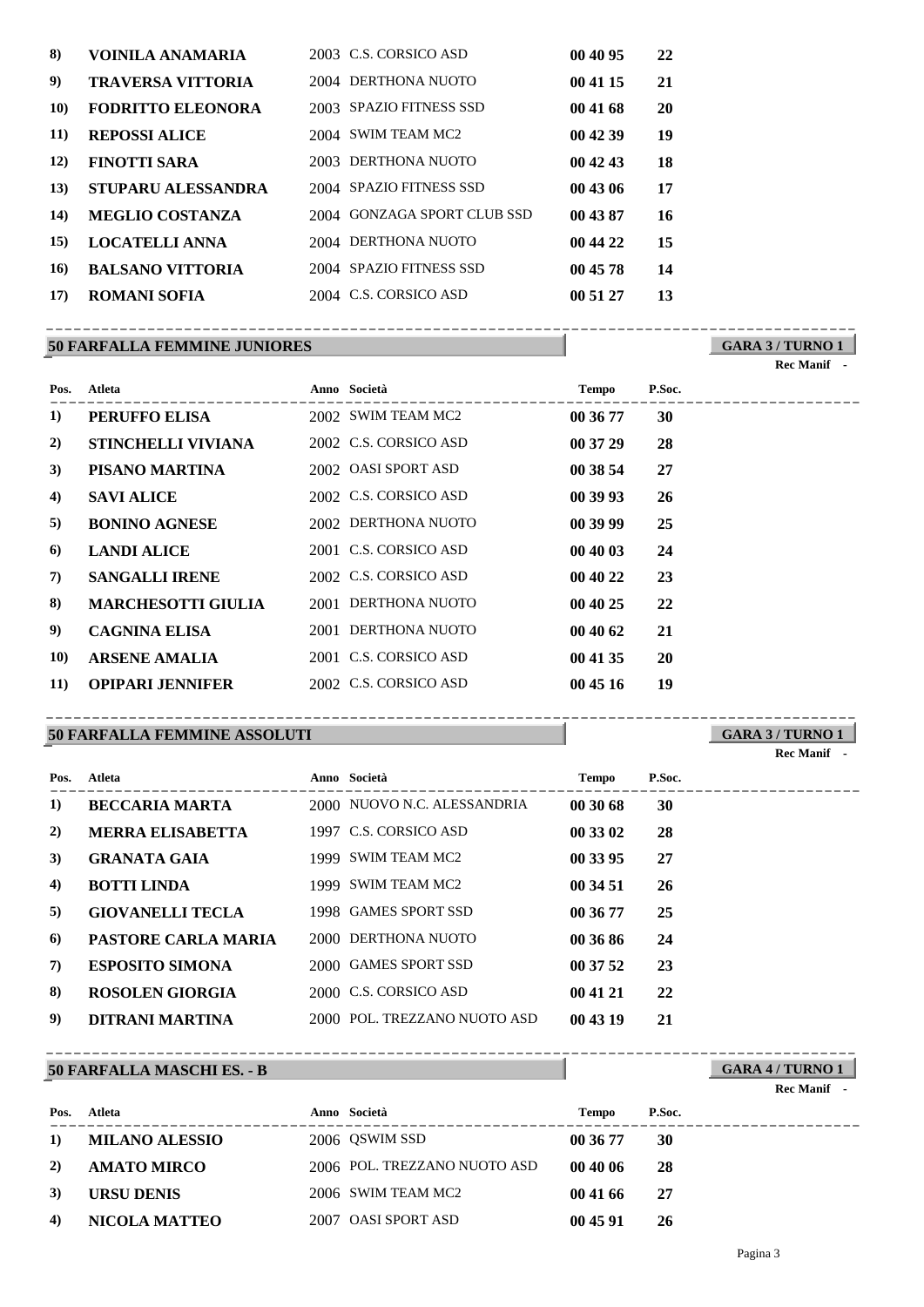| 5). | <b>SIMONETTI MATTIA</b>  | 2006 TECRI NUOTO ASD                         | 00 46 08 | 25 |
|-----|--------------------------|----------------------------------------------|----------|----|
| 6)  | <b>GUERRINI NICOLO'</b>  | 2006 GONZAGA SPORT CLUB SSD                  | 00 51 09 | 24 |
| 7). | <b>CISLAGHI DANIELE</b>  | 2007 CIEF N.C. MAGENTA ASD                   | 005255   | 23 |
| 8)  | <b>COMOLLI ENRICO</b>    | 2007 ASD SPORTING CLUB MILANO 2              | 005530   | 22 |
| 9). | <b>MASSARI UGO MARIO</b> | 2007 GONZAGA SPORT CLUB SSD                  | 00 58 02 | 21 |
| nc  | <b>MOTTOLA DE NORDIS</b> | 2006 ASD SPORTING CLUB MILANO 2 Squalificato |          |    |

----------------------------------------------------------------------------------------

### **50 FARFALLA MASCHI ES. - A**

**MATTEO**

**GARA 4 / TURNO 1**

| Pos.       | Atleta                                                   | Anno Società                    | Tempo    | P.Soc. | _____________ |
|------------|----------------------------------------------------------|---------------------------------|----------|--------|---------------|
| 1)         | <b>CAFFI LORENZO</b>                                     | 2005 POL. TREZZANO NUOTO ASD    | 003163   | 30     |               |
| 2)         | LORIATO ANDREA                                           | 2004 NUOVO N.C. ALESSANDRIA     | 00 35 59 | 28     |               |
| 3)         | <b>GARAVAGLIA RICCARDO</b>                               | 2005 GAMES SPORT SSD            | 00 36 77 | 27     |               |
| 4)         | <b>FISCHETTI DANIELE</b>                                 | 2004 GONZAGA SPORT CLUB SSD     | 00 37 64 | 26     |               |
| 5)         | <b>FEDERICI ALESSANDRO</b>                               | 2004 GONZAGA SPORT CLUB SSD     | 00 39 91 | 25     |               |
| 6          | VICENTINI LUIGI                                          | 2005 GONZAGA SPORT CLUB SSD     | 004010   | 24     |               |
| 7)         | <b>CLERICI JACOPO</b>                                    | 2004 ASD SPORTING CLUB MILANO 2 | 00 40 17 | 23     |               |
| 8)         | LAMEDICA ANDREA                                          | 2004 POL. TREZZANO NUOTO ASD    | 004527   | 22     |               |
| 9)         | <b>OUERGHI BILEL</b>                                     | 2005 POL. TREZZANO NUOTO ASD    | 004539   | 21     |               |
| <b>10)</b> | <b>BALAN LUCIANO</b>                                     | 2005 C.S. CORSICO ASD           | 004759   | 20     |               |
| 11)        | <b>GARBISLANDER RICCARDO 2005 GONZAGA SPORT CLUB SSD</b> |                                 | 00 51 34 | 19     |               |

**50 FARFALLA MASCHI RAGAZZI** ----------------------------------------------------------------------------------------

**GARA 4 / TURNO 1**

|             |                                                  |                              |          |           | Rec Manif - |
|-------------|--------------------------------------------------|------------------------------|----------|-----------|-------------|
| Pos.        | Atleta                                           | Anno Società                 | Tempo    | P.Soc.    |             |
| 1)          | <b>BRAGA FRANCESCO</b>                           | 2002 GAMES SPORT SSD         | 00 30 55 | 30        |             |
| 2)          | <b>OPIPARI MICHELE</b> 2001 C.S. CORSICO ASD     |                              | 00 30 65 | 28        |             |
| 3)          | PIZZOLATO DAVID                                  | 2002 GAMES SPORT SSD         | 003069   | 27        |             |
| 4)          | <b>BRACCHETTI FILIPPO</b>                        | 2002 GONZAGA SPORT CLUB SSD  | 00 30 76 | 26        |             |
| 5)          | <b>RAMPA LIVIO</b>                               | 2003 NUOVO N.C. ALESSANDRIA  | 00 31 38 | 25        |             |
| 6)          | <b>SALVADOR MATTEO</b>                           | 2001 DERTHONA NUOTO          | 00 31 69 | 24        |             |
| 7)          | <b>SEBASTIO EDOARDO</b>                          | 2002 GONZAGA SPORT CLUB SSD  | 00 32 11 | 23        |             |
| 8)          | PIPISTRELLO DENNIS                               | 2003 NUOVO N.C. ALESSANDRIA  | 00 32 24 | 22        |             |
| 9)          | AMENDOLA GIACOMO                                 | 2003 GONZAGA SPORT CLUB SSD  | 00 33 73 | 21        |             |
| <b>10</b>   | BERTOLOTTO FRANCESCO 2003 NUOVO N.C. ALESSANDRIA |                              | 00 34 65 | 20        |             |
| <b>11</b> ) | <b>ECOTTI SAMUELE</b>                            | 2002 OASI SPORT ASD          | 00 34 95 | 19        |             |
| <b>12</b> ) | POERIO GIOELE                                    | 2003 C.S. CORSICO ASD        | 00 36 62 | 18        |             |
| 13)         | <b>BATTISTINI BRUNO</b>                          | 2003 GONZAGA SPORT CLUB SSD  | 00 36 72 | 17        |             |
| 14)         | <b>SPAINI ALESSANDRO</b>                         | 2001 AZZURRA NUOTO NOVERASCO | 00 36 75 | <b>16</b> |             |
| 15)         | <b>CAFFULLI STEFANO</b>                          | 2001 GONZAGA SPORT CLUB SSD  | 00 37 21 | 15        |             |
| 16)         | <b>ROMAGNOLI RICCARDO</b>                        | 2003 GONZAGA SPORT CLUB SSD  | 00 38 56 | 14        |             |
| 17)         | <b>SERETI SEBASTIAN</b>                          | 2003 DERTHONA NUOTO          | 00 38 95 | 13        |             |
| <b>18</b> ) | <b>FASANO ALESSIO</b>                            | 2003 C.S. CORSICO ASD        | 004068   | 12        |             |
| 19)         | <b>BAGNASCO ALESSIO</b>                          | 2003 DERTHONA NUOTO          | 00 40 76 | 11        |             |
| 20)         | <b>CURTI FRANCESCO</b>                           | 2002 SPAZIO FITNESS SSD      | 00 41 90 | <b>10</b> |             |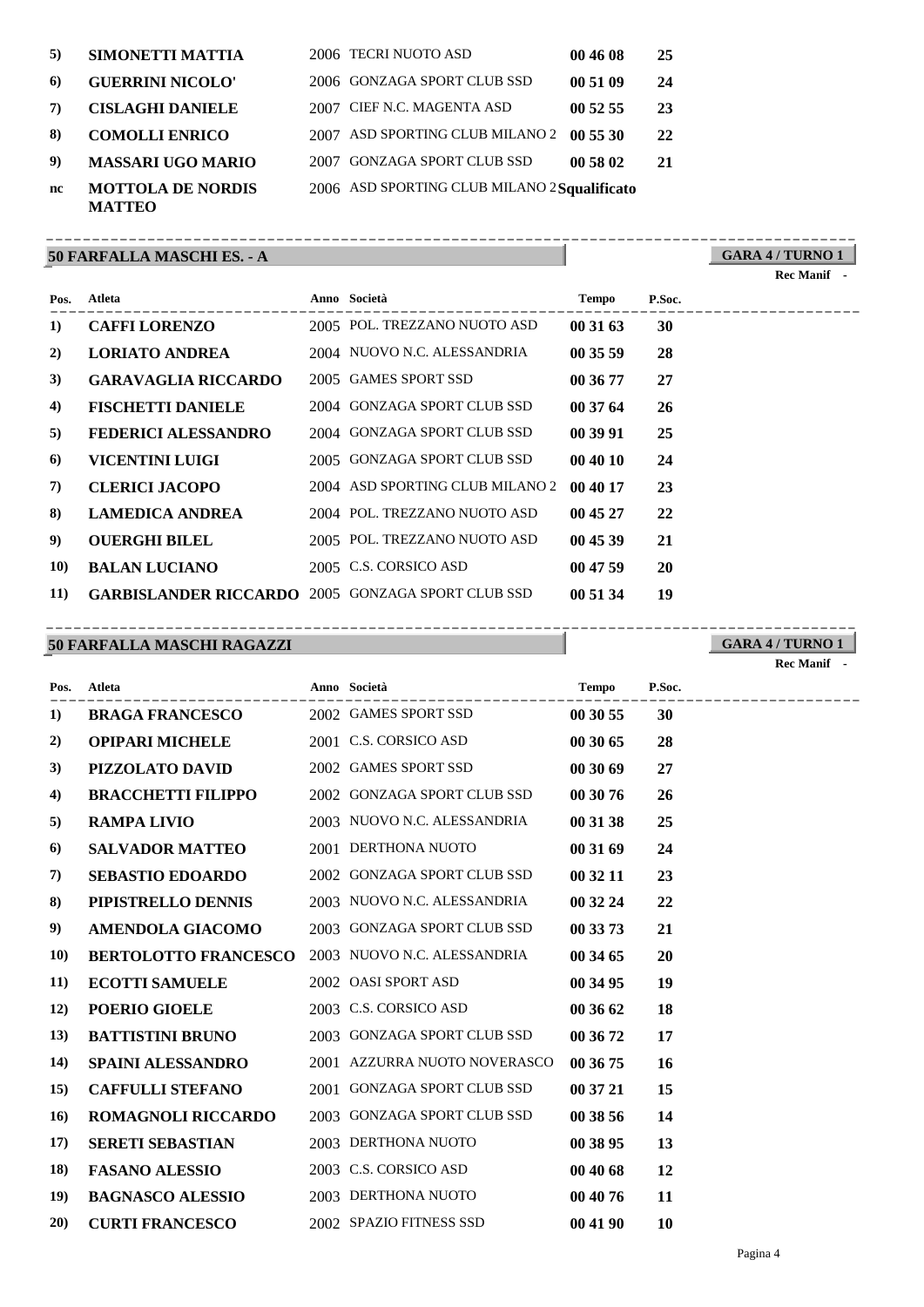#### **50 FARFALLA MASCHI JUNIORES** ----------------------------------------------------------------------------------------

# **GARA 4 / TURNO 1**

| <b>Rec Manif</b> |  |
|------------------|--|
|                  |  |

| Pos.     | Atleta                                     | Anno Società                              | <b>Tempo</b> | P.Soc. |  |
|----------|--------------------------------------------|-------------------------------------------|--------------|--------|--|
| $\bf{1}$ | MAGANZA ALESSANDRO                         | 2000 NUOVO N.C. ALESSANDRIA               | 00 28 59     | 30     |  |
| 2)       | <b>ELLI ALESSANDRO</b>                     | 1999 C.S. CORSICO ASD                     | 00 30 39     | 28     |  |
| 3)       | <b>MALYUK DANIEL</b>                       | 1999 DERTHONA NUOTO                       | 00 30 42     | 27     |  |
| 4)       | <b>ZAMBOSCO RICCARDO</b>                   | 1999 DERTHONA NUOTO                       | 00 30 46     | 26     |  |
| 5)       | <b>ACERBI LUCA</b>                         | 1999 AZZURRA NUOTO NOVERASCO              | 00 32 27     | 25     |  |
| 6        | <b>MARCHESI GABRIELE</b>                   | 2000 C.S. CORSICO ASD                     | 003268       | 24     |  |
| 7)       | ELESBANI STEFANO                           | 2000 C.S. CORSICO ASD                     | 00 33 89     | 23     |  |
| 8)       | MONTESANTO FRANCESCO 1999 C.S. CORSICO ASD |                                           | 00 34 78     | 22     |  |
| 9)       | <b>SARTORIO FEDERICO</b>                   | 2000 GONZAGA SPORT CLUB SSD               | 003556       | 21     |  |
| nc       | <b>CANITANO MARCO</b>                      | 1999 AZZURRA NUOTO NOVERASCO Squalificato |              |        |  |

# **50 FARFALLA MASCHI ASSOLUTI**

**GARA 4 / TURNO 1** ---------------------------------------------------------------------------------------- **Rec Manif -** 

| Pos. | Atleta                      | Anno Società            | <b>Tempo</b>        | P.Soc. |
|------|-----------------------------|-------------------------|---------------------|--------|
| 1)   | <b>CAPUTO ALESSIO</b>       | 1995 C.S. CORSICO ASD   | 00 28 07            | 30     |
| 2)   | <b>GALLO STEFANO</b>        | 1990 C.S. CORSICO ASD   | 00 28 20            | 28     |
| 3)   | <b>COASSINI RICCARDO</b>    | 1996 C.S. CORSICO ASD   | 00 32 99            | -27    |
| 4)   | <b>PATASEK ARTUR LUKASZ</b> | 1990 C.S. CORSICO ASD   | 004330              | 26     |
| nc   | <b>SALTARELLI MATTIA</b>    | 1994 SPAZIO FITNESS SSD | <b>Squalificato</b> |        |

----------------------------------------------------------------------------------------

# **50 DORSO FEMMINE ES. - C**

**GARA 5 / TURNO 1 Rec Manif -** 

|            | Pos. Atleta              | Anno Società                                         | <b>Tempo</b> | P.Soc.<br>_________________ |
|------------|--------------------------|------------------------------------------------------|--------------|-----------------------------|
| 1)         | <b>LUCINI MATILDA</b>    | 2009 GAMES SPORT SSD                                 | 00 46 44     | <b>30</b>                   |
| 2)         |                          | <b>COLOMBI SOFIA</b> 2009 AZZURRA NUOTO ASD 00 47 69 |              | 28                          |
| 3)         | <b>BERTAPELLE SOFIA</b>  | 2009 NUOVO N.C. ALESSANDRIA                          | 00 51 22     | 27                          |
| 4)         | <b>RIEDEL SOPHIE</b>     | 2009 QSWIM SSD                                       | 005403       | 26                          |
| 5)         | <b>BANDINI ELISA</b>     | 2009 TECRI NUOTO ASD                                 | 00 54 55     | 25                          |
| 6)         | <b>BANDINI GIULIA</b>    | 2009 TECRI NUOTO ASD                                 | 00 54 92     | 24                          |
| 7)         | PINTO ZOE                | 2009 AZZURRA NUOTO NOVERASCO                         | 00 55 12     | 23                          |
| 8)         | <b>CAIRATI SARA</b>      | 2010 CIEF N.C. MAGENTA ASD                           | 00 56 83     | 22                          |
| 9)         | TALON DIANA              | 2009 POL. TREZZANO NUOTO ASD                         | 00 57 49     | 21                          |
| <b>10)</b> | CACCIA ALMA              | 2009 GAMES SPORT SSD                                 | 005930       | <b>20</b>                   |
| 11)        | <b>TEMPORALI MARTA</b>   | 2009 TECRI NUOTO ASD                                 | 005950       | 19                          |
| 12)        | <b>INFANTI MARTINA</b>   | 2010 CIEF N.C. MAGENTA ASD                           | 00 59 95     | 18                          |
| 13)        | <b>DUSI ANNA</b>         | 2009 AZZURRA NUOTO ASD                               | 01 01 29     | 17                          |
| 14)        | <b>BORDIN AZZURRA</b>    | 2009 TECRI NUOTO ASD                                 | 01 04 31     | 16                          |
| 15)        | PINOTTI GIULIA           | 2009 CIEF N.C. MAGENTA ASD                           | 01 04 32     | 15                          |
| 16)        | <b>MOSCHETTI GIORGIA</b> | 2010 CIEF N.C. MAGENTA ASD                           | 01 04 59     | 14                          |
| 17)        | <b>BARNI MANUELA</b>     | 2009 GAMES SPORT SSD                                 | 01 06 72     | 13                          |
| 18)        | DALEDO ASIA              | 2011 GAMES SPORT SSD                                 | 01 14 35     | 12                          |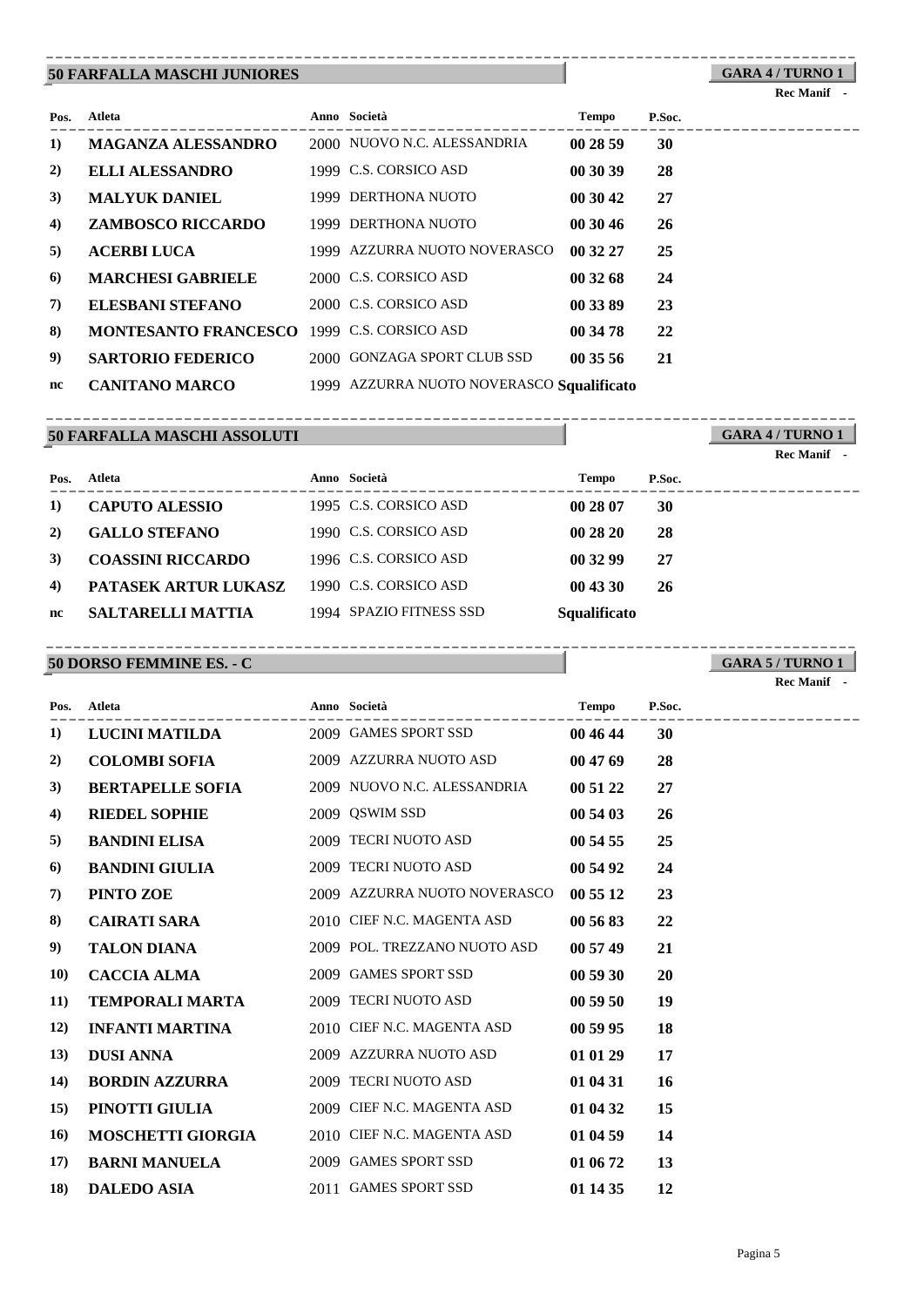#### **50 DORSO MASCHI ES. - C** ----------------------------------------------------------------------------------------

**GARA 6 / TURNO 1**

**Rec Manif** 

|                   | Pos. Atleta               | <b>Anno Società</b>         | Tempo    | P.Soc.<br>______________ |  |
|-------------------|---------------------------|-----------------------------|----------|--------------------------|--|
| 1)                | <b>TODINO STEFANO</b>     | 2008 CIEF N.C. MAGENTA ASD  | 00 47 56 | 30                       |  |
| 2)                | <b>BRUSSA RICCARDO</b>    | 2008 AZZURRA NUOTO ASD      | 00 47 98 | 28                       |  |
| 3)                | <b>ATTI MARCO</b>         | 2008 GAMES SPORT SSD        | 00 48 45 | 27                       |  |
| $\left( 4\right)$ | <b>MALACUSI CRISTIAN</b>  | 2009 GAMES SPORT SSD        | 00 48 85 | 26                       |  |
| 5)                | <b>MUZZO MAURIZIO</b>     | 2010 GAMES SPORT SSD        | 00 49 06 | 25                       |  |
| 6)                | <b>BRICCHI RAUL</b>       | 2008 SPAZIO FITNESS SSD     | 00 49 35 | 24                       |  |
| 7)                | <b>FONTANELLI EDOARDO</b> | 2008 GONZAGA SPORT CLUB SSD | 004954   | 23                       |  |
| 8)                | <b>FILOCAMO LORENZO</b>   | 2008 AZZURRA NUOTO ASD      | 005053   | 22                       |  |
| 9)                | <b>COZZI RICCARDO</b>     | 2009 CIEF N.C. MAGENTA ASD  | 005059   | 21                       |  |
| <b>10)</b>        | <b>TRESOLDI PIETRO</b>    | 2008 AZZURRA NUOTO ASD      | 00 51 89 | 20                       |  |
| 11)               | <b>BERETTA LEONARDO</b>   | 2011 GAMES SPORT SSD        | 00 51 94 | 19                       |  |
| 12)               | <b>DE FRANCO MATTEO</b>   | 2008 TECRI NUOTO ASD        | 00 54 14 | 18                       |  |
| 13)               | <b>SOKHAL YOUSSEF</b>     | 2008 CIEF N.C. MAGENTA ASD  | 00 54 29 | 17                       |  |
| 14)               | <b>SCOTTI EDOARDO</b>     | 2008 TECRI NUOTO ASD        | 00 54 32 | <b>16</b>                |  |
| 15)               | UGGETTI MATTEO            | 2008 SPAZIO FITNESS SSD     | 00 54 94 | 15                       |  |
| 16)               | <b>BONANNO MATTIA</b>     | 2009 CIEF N.C. MAGENTA ASD  | 00 55 50 | 14                       |  |
| 17)               | SANTOIANNI LUCA           | 2009 GAMES SPORT SSD        | 00 56 44 | 13                       |  |
| 18)               | <b>LANZANI RICCARDO</b>   | 2010 GAMES SPORT SSD        | 00 58 49 | 12                       |  |
| 19)               | <b>SALAMONE EDOARDO</b>   | 2009 CIEF N.C. MAGENTA ASD  | 00 59 15 | 11                       |  |
| fg                | PONCIROLI MATTEO          | 2008 GAMES SPORT SSD        | 01 00 47 |                          |  |
| <b>20</b> )       | <b>REALI MATTEO</b>       | 2008 TECRI NUOTO ASD        | 01 01 34 | <b>10</b>                |  |
| 21)               | <b>CARDONE IVAN</b>       | 2008 AZZURRA NUOTO ASD      | 01 02 35 | 9                        |  |
| 22)               | <b>ALLODI ROBERTO</b>     | 2009 CPS STEZZANO ASD       | 01 03 26 | 8                        |  |

#### **50 DORSO FEMMINE ES. - B** ----------------------------------------------------------------------------------------

---------------------------------------------------------------------------------------- **Atleta Anno Società Tempo P.Soc. Pos. 1) OGGIONI FRANCESCA** 2007 GONZAGA SPORT CLUB SSD **00 41 45 30 2) RUGGIERI SILVIA** 2007 POL. TREZZANO NUOTO ASD **00 43 11 28 3) TACCONI VITTORIA** 2008 QSWIM SSD **00 44 50 27 4) PEDRAZZINI CECILIA** 2007 TECRI NUOTO ASD **00 45 20 26 5) STELLACCI CAMILLA** 2007 TECRI NUOTO ASD **00 46 54 25 6) FRIGE' CAMILLA** 2008 TECRI NUOTO ASD **00 46 69 24 7) DI NICOLA GAIA** 2007 GAMES SPORT SSD **00 47 26 23 8) BONANNI LUDOVICA** 2008 GONZAGA SPORT CLUB SSD **00 47 62 22 9) PEDRONI GIULIA** 2008 SWIM TEAM MC2 **00 48 04 21 10) PISANO CAMILLA** 2007 OASI SPORT ASD **00 54 26 20 11) GUARINO LAURA** 2008 QSWIM SSD **00 55 02 19 12) PEREGO GIULIA** 2008 QSWIM SSD **00 56 05 18 13) PICIOTTI CATERINA** 2008 TECRI NUOTO ASD **00 58 57 17**

**nc OLGIATI NICOLE** 2008 CIEF N.C. MAGENTA ASD **Squalificato**

#### Pagina 6

**GARA 7 / TURNO 1**

**Rec Manif**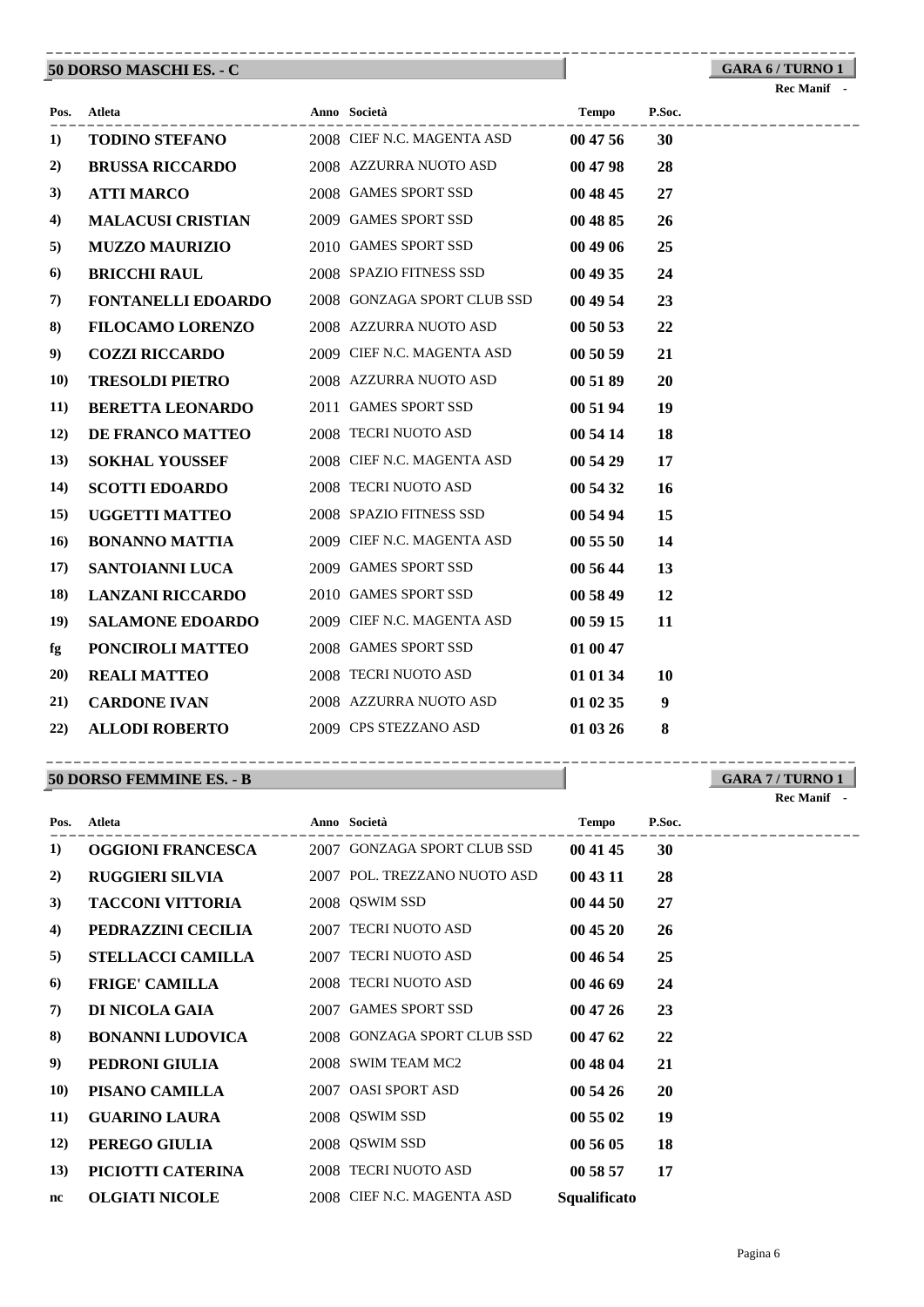#### **50 DORSO FEMMINE ES. - A**

#### **GARA 7 / TURNO 1** ----------------------------------------------------------------------------------------

**Rec Manif -** 

| Pos. | Atleta                   | Anno Società                    | <b>Tempo</b> | P.Soc.    |
|------|--------------------------|---------------------------------|--------------|-----------|
| 1)   | <b>CHIANTINI FLAVIA</b>  | 2006 GONZAGA SPORT CLUB SSD     | 00 38 75     | 30        |
| 2)   | <b>CHIELLA ELISA</b>     | 2006 C.S. CORSICO ASD           | 00 39 77     | 28        |
| 3)   | <b>BRAGA ANASTASIA</b>   | 2005 GAMES SPORT SSD            | 00 40 18     | 27        |
| 4)   | <b>MORONI GIORGIA</b>    | 2006 GAMES SPORT SSD            | 00 40 98     | 26        |
| 5)   | <b>ALLODI SILVIA</b>     | 2005 CPS STEZZANO ASD           | 00 43 37     | 25        |
| 6    | <b>COLOMBO REBECCA</b>   | 2005 POL. TREZZANO NUOTO ASD    | 00 45 38     | 24        |
| 7)   | <b>TREVISAN REBECCA</b>  | 2005 ASD SPORTING CLUB MILANO 2 | 004627       | 23        |
| 8)   | <b>CERVINI ALICE</b>     | 2006 GONZAGA SPORT CLUB SSD     | 00 48 45     | 22        |
| 9)   | <b>STURLESE SARA</b>     | 2006 GONZAGA SPORT CLUB SSD     | 004890       | 21        |
| 10)  | <b>ONESTI MARGHERITA</b> | 2006 POL. TREZZANO NUOTO ASD    | 00 49 88     | <b>20</b> |
| 11)  | <b>BONFIGLIO MARTINA</b> | 2006 ASD SPORTING CLUB MILANO 2 | 00 56 37     | 19        |

### **50 DORSO FEMMINE RAGAZZI**

**GARA 7 / TURNO 1** ----------------------------------------------------------------------------------------

|             |                         |                             |          |           | Rec Manif - |
|-------------|-------------------------|-----------------------------|----------|-----------|-------------|
| Pos.        | Atleta                  | Anno Società                | Tempo    | P.Soc.    |             |
| 1)          | <b>BRUSCHI ADELE</b>    | 2003 SPAZIO FITNESS SSD     | 003053   | 30        |             |
| 2)          | <b>ERRICO ELEONORA</b>  | 2004 SWIM TEAM MC2          | 00 36 08 | 28        |             |
| 3)          | <b>CATTINI LINDA</b>    | 2003 GAMES SPORT SSD        | 00 37 21 | 27        |             |
| 4)          | <b>SACCO ALESSANDRA</b> | 2003 OASI SPORT ASD         | 00 37 88 | <b>26</b> |             |
| 5)          | DI DONATO CAMILLA       | 2003 GAMES SPORT SSD        | 00 38 54 | 25        |             |
| 6)          | DELL' ORTO AURORA       | 2003 C.S. CORSICO ASD       | 00 38 93 | 24        |             |
| 7)          | <b>ROTA SILVIA</b>      | 2003 SWIM TEAM MC2          | 00 39 99 | 23        |             |
| 8)          | <b>STORTI PAOLA</b>     | 2003 OASI SPORT ASD         | 00 40 49 | 22        |             |
| 9)          | QUIRINO ILARIA          | 2004 SWIM TEAM MC2          | 00 40 64 | 21        |             |
| <b>10)</b>  | <b>ROSCIO FRANCESCA</b> | 2003 OASI SPORT ASD         | 00 41 10 | <b>20</b> |             |
| 11)         | <b>CARNAGO SARA</b>     | 2003 GAMES SPORT SSD        | 00 44 12 | 19        |             |
| <b>12</b> ) | PICCININI LINDA         | 2004 DERTHONA NUOTO         | 00 44 52 | 18        |             |
| 13)         | VOINILA ANAMARIA        | 2003 C.S. CORSICO ASD       | 00 46 13 | 17        |             |
| 14)         | DE PACE LUDOVICA        | 2003 GONZAGA SPORT CLUB SSD | 00 47 03 | <b>16</b> |             |

### **50 DORSO FEMMINE JUNIORES**

**GARA 7 / TURNO 1** ----------------------------------------------------------------------------------------

| <b>Rec Manif</b> |  |
|------------------|--|
|------------------|--|

| Pos. | Atleta                    | Anno Società            | <b>Tempo</b> | P.Soc.    |
|------|---------------------------|-------------------------|--------------|-----------|
| 1)   | REPOSSI ARIANNA           | 2002 OASI SPORT ASD     | 00 36 70     | 30        |
| 2)   | <b>DOSSENA GAIA</b>       | 2002 SWIM TEAM MC2      | 00 36 76     | 28        |
| 3)   | <b>STINCHELLI VIVIANA</b> | 2002 C.S. CORSICO ASD   | 00 38 80     | 27        |
| 4)   | <b>SUNNA VALERIA</b>      | 2001 SWIM TEAM MC2      | 00 39 40     | <b>26</b> |
| 5)   | <b>TORTONESE GAIA</b>     | 2002 DERTHONA NUOTO     | 003969       | 25        |
| 6    | PISANO MARTINA            | 2002 OASI SPORT ASD     | 004035       | 24        |
| 7)   | PALENZONA SARA            | 2002 DERTHONA NUOTO     | 00 41 07     | 23        |
| 8)   | <b>ORSI ALICE</b>         | 2002 SPAZIO FITNESS SSD | 00 41 53     | 22        |
| 9)   | <b>ARSENE AMALIA</b>      | 2001 C.S. CORSICO ASD   | 00 45 58     | 21        |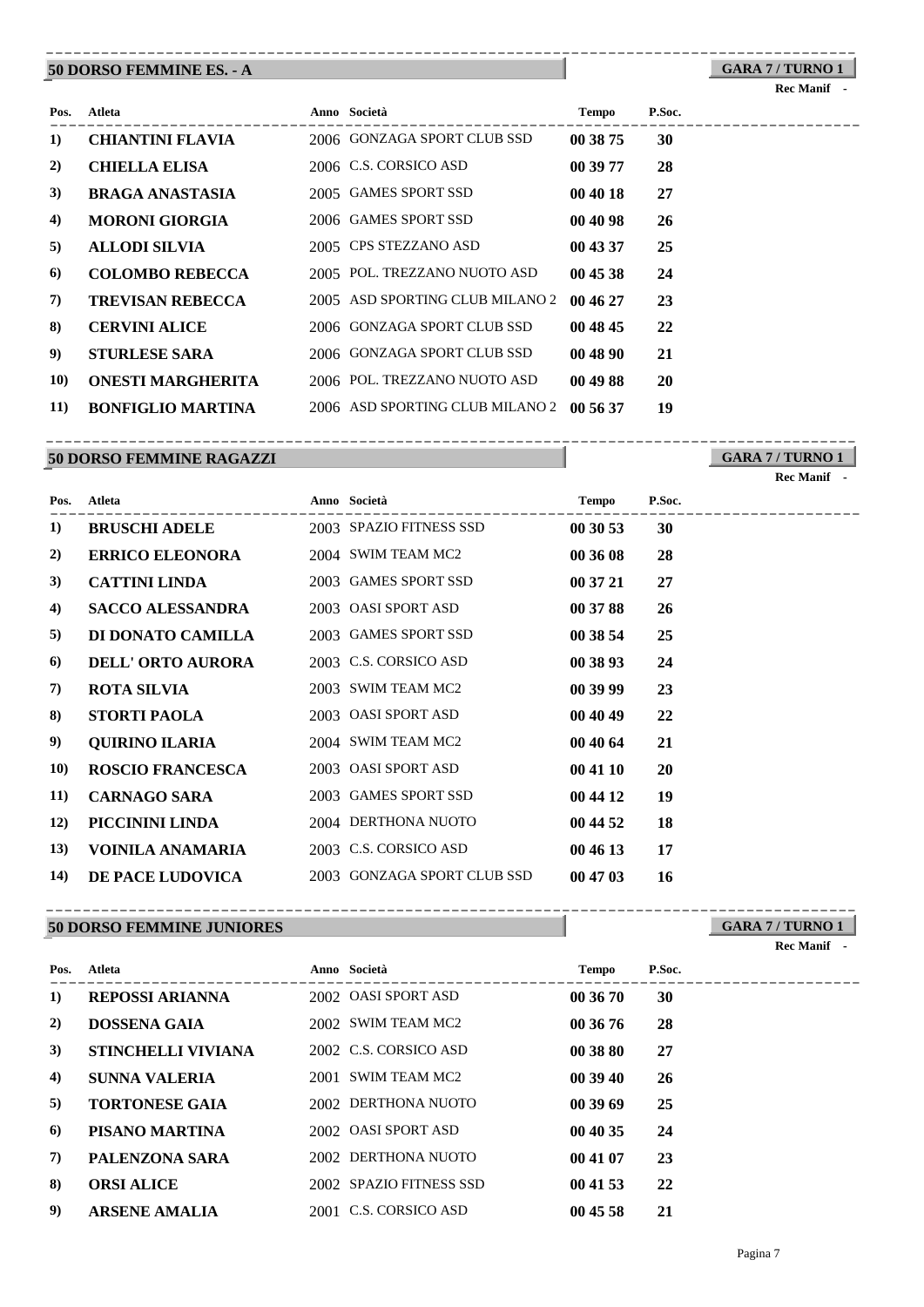### **50 DORSO FEMMINE ASSOLUTI**

**GARA 7 / TURNO 1** ----------------------------------------------------------------------------------------

| <b>Rec Manif</b> |  |
|------------------|--|
|------------------|--|

| Pos. | Atleta                  | Anno Società                 | <b>Tempo</b> | P.Soc. |  |
|------|-------------------------|------------------------------|--------------|--------|--|
| 1)   | <b>BECCARIA MARTA</b>   | 2000 NUOVO N.C. ALESSANDRIA  | 00 33 72     | 30     |  |
| 2)   | <b>GIOVANELLI TECLA</b> | 1998 GAMES SPORT SSD         | 00 36 20     | 28     |  |
| 3)   | <b>FORMAGGINI LISA</b>  | 2000 SWIM TEAM MC2           | 003690       | 27     |  |
| 4)   | <b>BOTTI LINDA</b>      | 1999 SWIM TEAM MC2           | 00 37 07     | 26     |  |
| 5)   | <b>ESPOSITO SIMONA</b>  | 2000 GAMES SPORT SSD         | 00 38 53     | 25     |  |
| 6    | <b>DITRANI MARTINA</b>  | 2000 POL. TREZZANO NUOTO ASD | 00 40 34     | 24     |  |
| 7)   | <b>COMERIO SILVIA</b>   | 1997 GAMES SPORT SSD         | 00 40 89     | 23     |  |
| 8)   | RAPISARDA ALESSIA       | 1998 C.S. CORSICO ASD        | 00 41 35     | 22     |  |
| 9)   | <b>DESTRO MARTA</b>     | 1997 DERTHONA NUOTO          | 00 45 58     | 21     |  |
|      |                         |                              |              |        |  |

#### **50 DORSO MASCHI ES. - B**

**GARA 8 / TURNO 1** ---------------------------------------------------------------------------------------- **Rec Manif -** 

| Pos.        | Atleta                  | Anno Società                 | <b>Tempo</b>        | P.Soc. |  |
|-------------|-------------------------|------------------------------|---------------------|--------|--|
| 1)          | <b>TRONCONI TOMMASO</b> | 2006 QSWIM SSD               | 00 38 42            | 30     |  |
| 2)          | <b>MELANO LORENZO</b>   | 2006 QSWIM SSD               | 00 40 70            | 28     |  |
| 3)          | VISMARA TOMMASO         | 2006 GAMES SPORT SSD         | 00 40 95            | 27     |  |
| 4)          | <b>GIORGIO MATTIA</b>   | 2006 GAMES SPORT SSD         | 00 41 57            | 26     |  |
| 5)          | <b>CIABURRI STEFANO</b> | 2007 POL. TREZZANO NUOTO ASD | 00 41 90            | 25     |  |
| 6           | <b>BENZI FRANCESCO</b>  | 2006 NUOVO N.C. ALESSANDRIA  | 00 43 46            | 24     |  |
| 7)          | <b>FICARRA ADRIANO</b>  | 2006 C.S. CORSICO ASD        | 00 43 70            | 23     |  |
| 8)          | <b>BERTO NICOLO'</b>    | 2007 CIEF N.C. MAGENTA ASD   | 00 44 26            | 22     |  |
| 9)          | TALAMAZZINI ALDO        | 2006 GONZAGA SPORT CLUB SSD  | 004502              | 21     |  |
| <b>10)</b>  | <b>BOLCHINI ANDREA</b>  | 2007 QSWIM SSD               | 004667              | 20     |  |
| <b>11</b> ) | <b>GALLI SEBASTIAN</b>  | 2006 SPAZIO FITNESS SSD      | 00 47 32            | 19     |  |
| 12)         | <b>VANZELLI SIMONE</b>  | 2007 POL. TREZZANO NUOTO ASD | 00 48 89            | 18     |  |
| 13)         | PIOVAN SANTIAGO         | 2007 QSWIM SSD               | 00 50 99            | 17     |  |
| 14)         | <b>CARPINO ANDREA</b>   | 2007 GAMES SPORT SSD         | 00 51 03            | 16     |  |
| <b>15</b> ) | <b>RATTI LEONARDO</b>   | 2006 QSWIM SSD               | 00 52 83            | 15     |  |
| 16)         | <b>ROSSIN MATTIA</b>    | 2006 SPAZIO FITNESS SSD      | 00 58 18            | 14     |  |
| 17)         | YANNICK GAIN            | 2006 I SUPERSPORTIVI ASD     | 01 21 63            | 13     |  |
| nc          | <b>ALBINI MATTEO</b>    | 2006 CIEF N.C. MAGENTA ASD   | <b>Squalificato</b> |        |  |

#### **50 DORSO MASCHI ES. - A** ----------------------------------------------------------------------------------------

---------------------------------------------------------------------------------------- **Atleta Anno Società Tempo P.Soc. Pos. Rec Manif - 1) CIOCCA MATTEO** 2004 GAMES SPORT SSD **00 36 46 30 2) DE OTO LORENZO** 2005 GONZAGA SPORT CLUB SSD **00 37 89 28 3) BALDUZZI DAVIDE** 2005 NUOVO N.C. ALESSANDRIA **00 39 00 27 4) PIVA MATTEO** 2005 GONZAGA SPORT CLUB SSD **00 39 87 26 5) CLERICI JACOPO** 2004 ASD SPORTING CLUB MILANO 2 **00 40 23 25 6) BONFIGLIO SIMONE** 2005 GAMES SPORT SSD **00 40 47 24**

**GARA 8 / TURNO 1**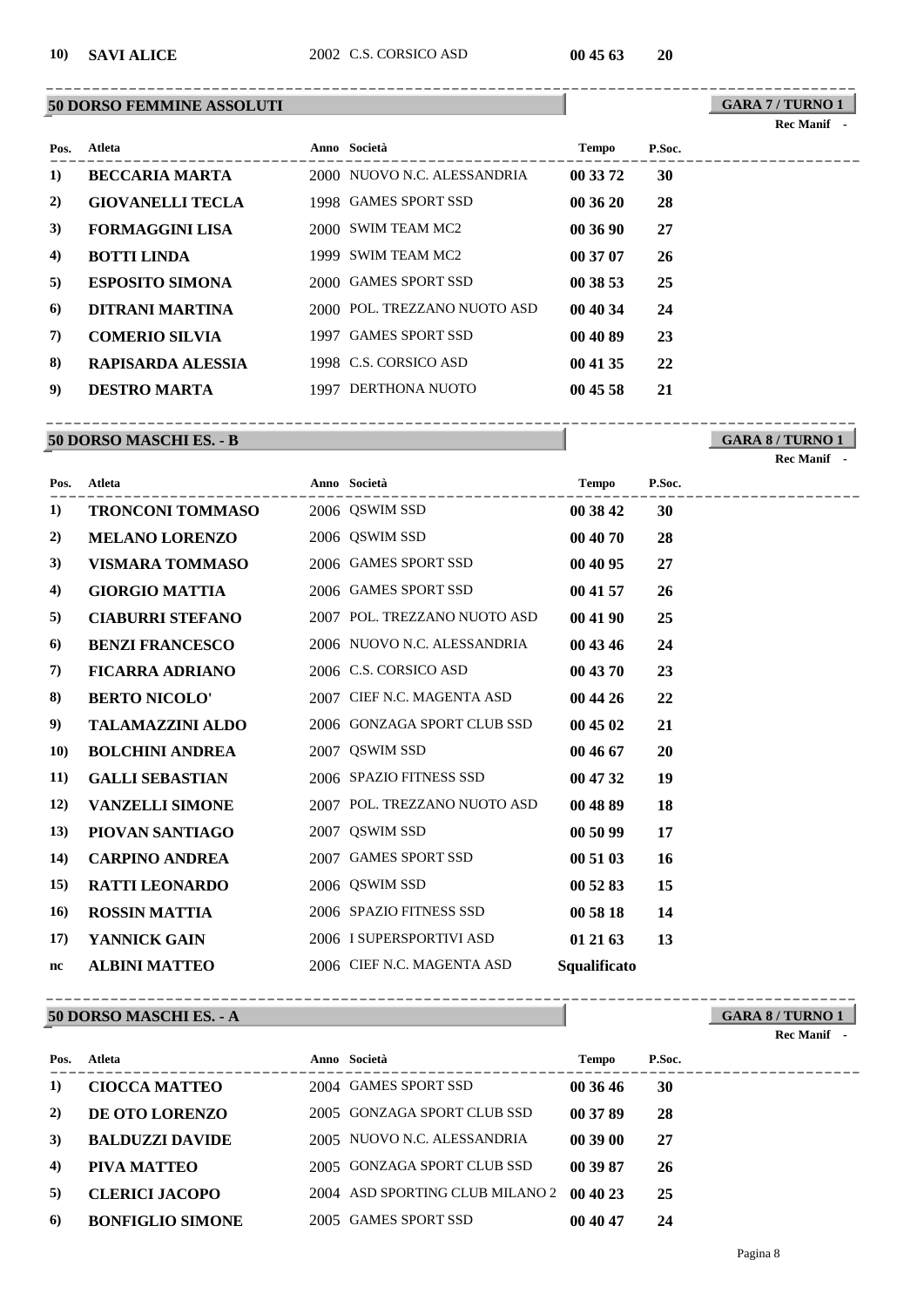| 7)        | DE BOTTON LEONARDO                                       | 2005 GONZAGA SPORT CLUB SSD  | 004052   | <b>23</b> |
|-----------|----------------------------------------------------------|------------------------------|----------|-----------|
| 8)        | <b>TRIOLO LUCA</b>                                       | 2004 C.S. CORSICO ASD        | 004249   | 22        |
| 9)        | <b>LAMEDICA ANDREA</b>                                   | 2004 POL. TREZZANO NUOTO ASD | 00 43 87 | 21        |
| <b>10</b> | <b>GARBISLANDER RICCARDO</b> 2005 GONZAGA SPORT CLUB SSD |                              | 004402   | 20        |
| 11)       | BRIVIO STEFANO GIUSEPPE 2004 AZZURRA NUOTO NOVERASCO     |                              | 00 48 48 | 19        |

#### **50 DORSO MASCHI RAGAZZI** ----------------------------------------------------------------------------------------

**GARA 8 / TURNO 1**

|      |                                           |                             |              |        | Rec Manif -  |
|------|-------------------------------------------|-----------------------------|--------------|--------|--------------|
| Pos. | Atleta                                    | Anno Società                | <b>Tempo</b> | P.Soc. | ____________ |
| 1)   | PIPISTRELLO DENNIS                        | 2003 NUOVO N.C. ALESSANDRIA | 00 32 44     | 30     |              |
| 2)   | <b>BRACCHETTI FILIPPO</b>                 | 2002 GONZAGA SPORT CLUB SSD | 00 33 02     | 28     |              |
| 3)   | <b>BATTISTINI BRUNO</b>                   | 2003 GONZAGA SPORT CLUB SSD | 00 35 36     | 27     |              |
| 4)   | <b>BRAGA FRANCESCO</b>                    | 2002 GAMES SPORT SSD        | 00 35 37     | 26     |              |
| 5)   | <b>SALVADOR MATTEO</b>                    | 2001 DERTHONA NUOTO         | 00 35 38     | 25     |              |
| 6)   | <b>OPIPARI MICHELE</b>                    | 2001 C.S. CORSICO ASD       | 00 35 87     | 24     |              |
| 7)   | <b>AMENDOLA GIACOMO</b>                   | 2003 GONZAGA SPORT CLUB SSD | 00 36 62     | 23     |              |
| 8)   | <b>ROMAGNOLI RICCARDO</b>                 | 2003 GONZAGA SPORT CLUB SSD | 00 36 64     | 22     |              |
| 9)   | <b>CRIPPA MARINONI</b><br><b>FEDERICO</b> | 2003 GONZAGA SPORT CLUB SSD | 00 37 78     | 21     |              |
| 10)  | <b>CURTI FRANCESCO</b>                    | 2002 SPAZIO FITNESS SSD     | 00 39 03     | 20     |              |
| 11)  | <b>ECOTTI SAMUELE</b>                     | 2002 OASI SPORT ASD         | 00 39 43     | 19     |              |
| 12)  | <b>ALMANDOZ RODRIGO</b>                   | 2002 GONZAGA SPORT CLUB SSD | 00 39 47     | 18     |              |
| 13)  | <b>CARNAGO SIMONE</b>                     | 2003 GAMES SPORT SSD        | 00 40 90     | 17     |              |

#### **50 DORSO MASCHI JUNIORES** ----------------------------------------------------------------------------------------

**GARA 8 / TURNO 1**

**GARA 8 / TURNO 1**

**GARA 9 / TURNO 1**

|      |                                                   |                       |          |        | <b>Rec Manif</b> |
|------|---------------------------------------------------|-----------------------|----------|--------|------------------|
| Pos. | Atleta                                            | Anno Società          | Tempo    | P.Soc. |                  |
| 1)   | <b>MARTINI MATTEO</b>                             | 2000 DERTHONA NUOTO   | 00 30 63 | 30     |                  |
| 2)   | <b>ELLI ALESSANDRO</b>                            | 1999 C.S. CORSICO ASD | 00 34 68 | 28     |                  |
| 3)   | <b>SCARRONE LORENZO</b>                           | 2000 DERTHONA NUOTO   | 00 35 35 | 27     |                  |
| 4)   | <b>MARCHESI GABRIELE</b>                          | 2000 C.S. CORSICO ASD | 00 37 27 | 26     |                  |
| 5)   | <b>MONTESANTO FRANCESCO</b> 1999 C.S. CORSICO ASD |                       | 00 39 73 | 25     |                  |
| 6)   | ELESBANI STEFANO                                  | 2000 C.S. CORSICO ASD | 004245   | 24     |                  |
|      |                                                   |                       |          |        |                  |

----------------------------------------------------------------------------------------

### **50 DORSO MASCHI ASSOLUTI**

|      |                          |                       |              |        | <b>Rec Manif</b> - |
|------|--------------------------|-----------------------|--------------|--------|--------------------|
| Pos. | Atleta                   | Anno Società          | <b>Tempo</b> | P.Soc. |                    |
| 1)   | <b>GALLO STEFANO</b>     | 1990 C.S. CORSICO ASD | 00 31 02     | 30     |                    |
| 2)   | <b>CAPUTO ALESSIO</b>    | 1995 C.S. CORSICO ASD | 00 31 69     | -28    |                    |
| 3)   | <b>COASSINI RICCARDO</b> | 1996 C.S. CORSICO ASD | 003669       | 27     |                    |
| 4)   | PATASEK ARTUR LUKASZ     | 1990 C.S. CORSICO ASD | 004643       | 26     |                    |

#### **50 RANA FEMMINE ES. - C** ----------------------------------------------------------------------------------------

|      |                   |                      |          |        | <b>Rec Manif</b> |
|------|-------------------|----------------------|----------|--------|------------------|
| Pos. | Atleta            | Anno Società         | Tempo    | P.Soc. |                  |
|      | 1) LUCINI MATILDA | 2009 GAMES SPORT SSD | 00 51 32 | 30     |                  |
| 2)   | RAMAZZINA CAMILLA | 2009 GAMES SPORT SSD | 005968   | -28    |                  |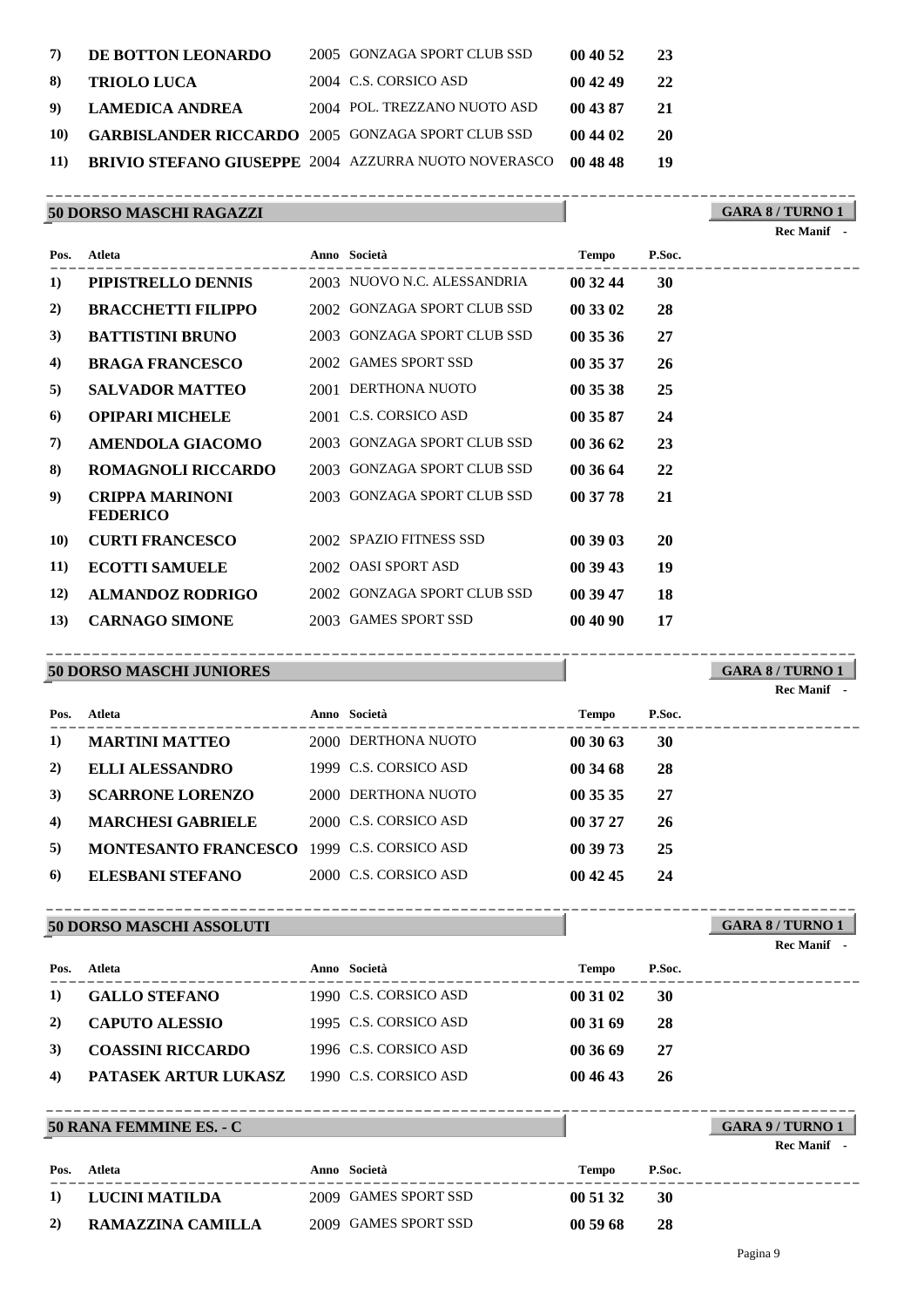| <b>3</b> | <b>RIEDEL SOPHIE</b> | 2009 QSWIM SSD             | 01 05 06 | - 27 |
|----------|----------------------|----------------------------|----------|------|
|          | 4) INFANTI MARTINA   | 2010 CIEF N.C. MAGENTA ASD | 01 16 66 | -26  |
|          | 5) LUCINI TESSA      | 2011 GAMES SPORT SSD       | 01 18 43 | - 25 |
| 6)       | MILANO SOFIA         | 2010 QSWIM SSD             | 01 21 22 | 24   |

#### **50 RANA MASCHI ES. - C** ----------------------------------------------------------------------------------------

**GARA 10 / TURNO 1 Rec Manif -** 

| Pos.        | Atleta                   | Anno Società                    | Tempo    | P.Soc.    |
|-------------|--------------------------|---------------------------------|----------|-----------|
| 1)          | <b>GIORGIO RICCARDO</b>  | 2009 GAMES SPORT SSD            | 00 48 36 | 30        |
| 2)          | <b>GUERRINI MATTIA</b>   | 2008 GONZAGA SPORT CLUB SSD     | 00 50 64 | 28        |
| 3)          | <b>COZZI RICCARDO</b>    | 2009 CIEF N.C. MAGENTA ASD      | 00 51 45 | 27        |
| 4)          | <b>OLDANI SIMONE</b>     | 2009 CIEF N.C. MAGENTA ASD      | 00 52 01 | 26        |
| 5)          | <b>BRUSSA RICCARDO</b>   | 2008 AZZURRA NUOTO ASD          | 00 55 90 | 25        |
| 6)          | <b>MERCALDI OSCAR</b>    | 2008 CIEF N.C. MAGENTA ASD      | 00 59 60 | 24        |
| 7)          | <b>STRADA GABRIELE</b>   | 2008 AZZURRA NUOTO ASD          | 01 00 74 | 23        |
| 8)          | <b>SOKHAL YOUSSEF</b>    | 2008 CIEF N.C. MAGENTA ASD      | 01 01 11 | 22        |
| 9)          | <b>LOSI MATTEO</b>       | 2008 ASD SPORTING CLUB MILANO 2 | 01 01 75 | 21        |
| <b>10)</b>  | <b>BURGAZZI GABRIELE</b> | 2008 AZZURRA NUOTO ASD          | 01 02 37 | <b>20</b> |
| <b>11</b> ) | <b>TRESOLDI GIACOMO</b>  | 2008 AZZURRA NUOTO ASD          | 01 02 84 | 19        |
| <b>12</b> ) | <b>PARINI RICCARDO</b>   | 2010 CIEF N.C. MAGENTA ASD      | 01 05 38 | 18        |
| fg          | PONCIROLI MATTEO         | 2008 GAMES SPORT SSD            | 01 11 89 |           |

#### **50 RANA FEMMINE ES. - B** ----------------------------------------------------------------------------------------

**GARA 11 / TURNO 1 Rec Manif -** 

| Pos.        | <b>Atleta</b>              | Anno Società                 | <b>Tempo</b> | P.Soc.    | _____________       |
|-------------|----------------------------|------------------------------|--------------|-----------|---------------------|
| 1)          | <b>CARICATI MELISSA</b>    | 2007 POL. TREZZANO NUOTO ASD | 00 48 17     | 30        |                     |
| 2)          | <b>ASNAGHI SOFIA</b>       | 2007 GONZAGA SPORT CLUB SSD  | 00 51 00     | 28        |                     |
| 3)          | DI NICOLA GAIA             | 2007 GAMES SPORT SSD         | 00 51 92     | 27        |                     |
| 4)          | EYTAN MAYA                 | 2007 C.S. CORSICO ASD        | 00 52 90     | <b>26</b> |                     |
| 5)          | DI MITO VALENTINA          | 2008 TECRI NUOTO ASD         | 00 53 35     | 25        |                     |
| 6)          | <b>GUARINO LAURA</b>       | 2008 QSWIM SSD               | 00 55 62     | 24        |                     |
| 7)          | <b>CASALI KIRSTY</b>       | 2007 SWIM TEAM MC2           | 00 55 98     | 23        |                     |
| 8)          | <b>AMMOSCATO GIULIA</b>    | 2007 TECRI NUOTO ASD         | $00\,56\,23$ | 22        |                     |
| 9)          | <b>FERRARI VICTORIA</b>    | 2007 NUOVO N.C. ALESSANDRIA  | 00 57 56     | 21        |                     |
| <b>10</b>   | PISANO CAMILLA             | 2007 OASI SPORT ASD          | 00 58 53     | 20        |                     |
| 11)         | PONCIROLI ALICE            | 2008 GAMES SPORT SSD         | 00 58 76     | 19        |                     |
| <b>12</b> ) | PORTA SILVIA               | 2007 TECRI NUOTO ASD         | 00 59 56     | 18        |                     |
| 13)         | <b>SOFIA ISABELLA</b>      | 2008 GAMES SPORT SSD         | 01 01 00     | 17        |                     |
| 14)         | DE BLASIO MAILA            | 2008 TECRI NUOTO ASD         | 01 01 97     | <b>16</b> |                     |
| 15)         | <b>MILESI SILVIA</b>       | 2008 QSWIM SSD               | 01 01 98     | 15        |                     |
| 16)         | PEREGO GIULIA              | 2008 QSWIM SSD               | 01 08 96     | 14        |                     |
|             | $E_0$ DANA EEMAN HUE EQ. A |                              |              |           | CAD4 44 / TITIDMO 4 |

#### ---------------------------------------------------------------------------------------- **Atleta Anno Società Tempo P.Soc. 50 RANA FEMMINE ES. - A Pos. GARA 11 / TURNO 1 Rec Manif - 1) ZOIA MARTA** 2005 GAMES SPORT SSD **00 42 52 30**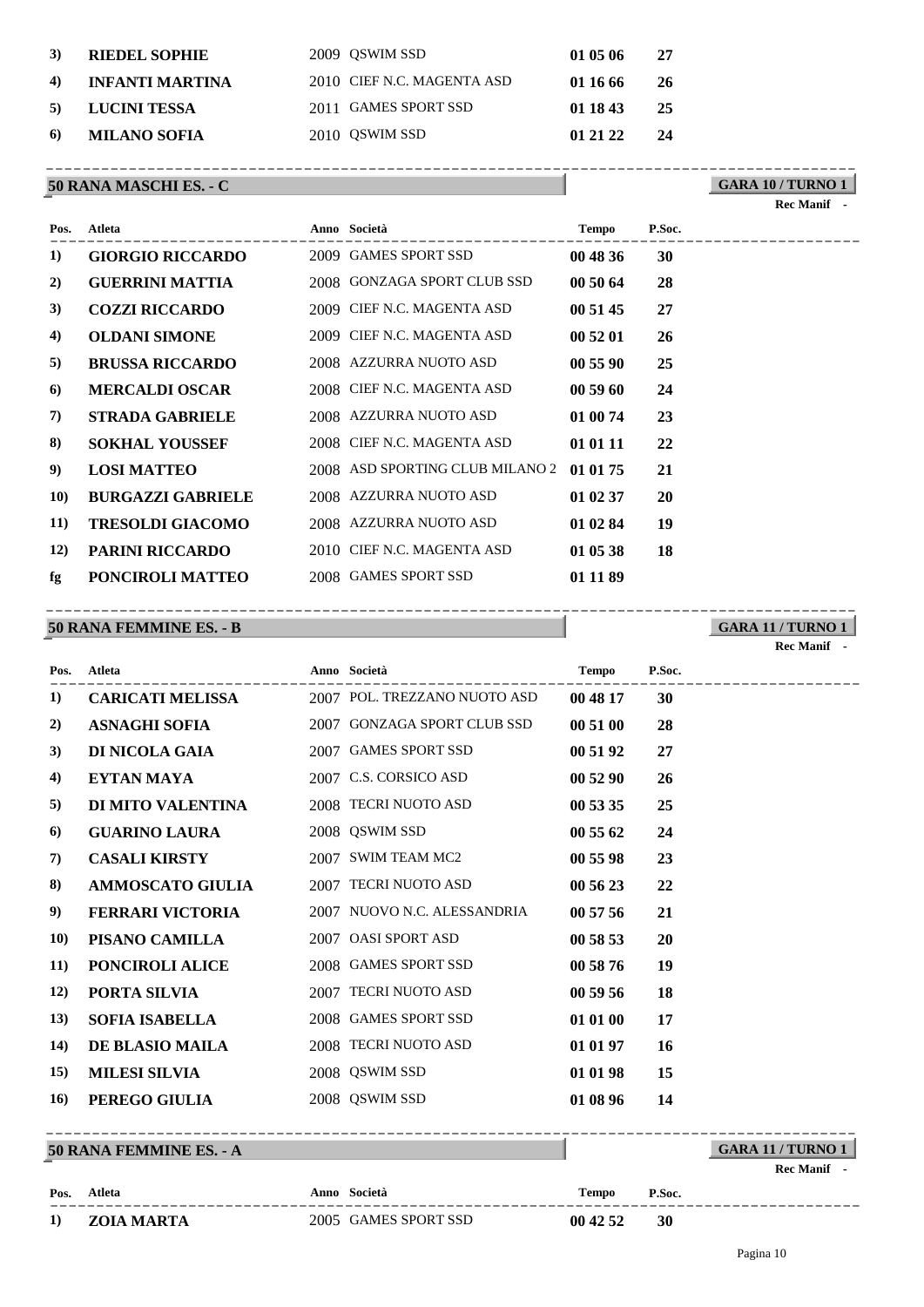| 2)          | <b>FENZI ALICE</b>       | 2005 ASD SPORTING CLUB MILANO 2          | 00 42 88            | 28 |
|-------------|--------------------------|------------------------------------------|---------------------|----|
| 3)          | <b>BONONI BEATRICE</b>   | 2005 POL. TREZZANO NUOTO ASD             | 00 44 37            | 27 |
| 4)          | PERNIGOTTI ELENA         | 2005 DERTHONA NUOTO                      | 00 44 97            | 26 |
| 5)          | <b>BARTOLI SARA</b>      | 2005 SWIM TEAM MC2                       | 00 45 54            | 25 |
| 6)          | <b>FIORINA EMMA</b>      | 2005 ASD SPORTING CLUB MILANO 2          | 00 46 09            | 24 |
| 7)          | <b>ATTI NICOLE</b>       | 2005 GAMES SPORT SSD                     | 00 46 81            | 23 |
| 8)          | <b>TOSI SOFIA ANGELA</b> | 2005 ASD SPORTING CLUB MILANO 2          | 00 46 86            | 22 |
| 9)          | <b>MORATTI GIORGIA</b>   | 2006 NUOVO N.C. ALESSANDRIA              | 00 46 92            | 21 |
| 10)         | <b>ALLODI SILVIA</b>     | 2005 CPS STEZZANO ASD                    | 00 48 12            | 20 |
| <b>11</b> ) | <b>MALACUSI BEATRICE</b> | 2006 GAMES SPORT SSD                     | 00 49 09            | 19 |
| <b>12</b> ) | <b>BARBANTINI STELLA</b> | 2006 SWIM TEAM MC2                       | 00 49 97            | 18 |
| 13)         | <b>MORONI GIORGIA</b>    | 2006 GAMES SPORT SSD                     | 00 50 09            | 17 |
| 14)         | NEGRI ALESSANDRA         | 2006 GAMES SPORT SSD                     | 00 50 58            | 16 |
| 15)         | PRESTINICOLA GLORIA      | 2005 SWIM TEAM MC2                       | 00 51 38            | 15 |
| 16)         | <b>HUANG BEATRICE</b>    | 2006 SPAZIO FITNESS SSD                  | 00 52 91            | 14 |
| 17)         | <b>MUSSO ARIANNA</b>     | 2006 DERTHONA NUOTO                      | 00 55 15            | 13 |
| 18)         | <b>GORLA ALICE</b>       | 2006 SPAZIO FITNESS SSD                  | 00 58 49            | 12 |
| 19)         | <b>BONFIGLIO MARTINA</b> | 2006 ASD SPORTING CLUB MILANO 2          | 00 59 32            | 11 |
| 20)         | <b>TREVISAN VIOLA</b>    | 2005 ASD SPORTING CLUB MILANO 2 01 00 28 |                     | 10 |
| nc          | ALDRIGHI AURORA          | 2005 GAMES SPORT SSD                     | <b>Squalificato</b> |    |

#### **50 RANA FEMMINE RAGAZZI** ----------------------------------------------------------------------------------------

**GARA 11 / TURNO 1 Rec Manif -** 

| Pos.        | Atleta                                  | Anno Società                | <b>Tempo</b> | P.Soc. |
|-------------|-----------------------------------------|-----------------------------|--------------|--------|
| $\bf{1}$    | DI DONATO CAMILLA                       | 2003 GAMES SPORT SSD        | 00 40 01     | 30     |
| 2)          | <b>BRUSCHI ADELE</b>                    | 2003 SPAZIO FITNESS SSD     | 00 40 06     | 28     |
| 3)          | <b>GALEANDRO BIANCA</b>                 | 2003 GONZAGA SPORT CLUB SSD | 004240       | 27     |
| 4)          | <b>BOTTONE ELENA</b>                    | 2004 DERTHONA NUOTO         | $00\,42\,53$ | 26     |
| 5)          | <b>REPOSSI ALICE</b>                    | 2004 SWIM TEAM MC2          | 00 43 08     | 25     |
| 6)          | <b>STORTI PAOLA</b>                     | 2003 OASI SPORT ASD         | 00 43 16     | 24     |
| 7)          | <b>ROSCIO FRANCESCA</b>                 | 2003 OASI SPORT ASD         | 00 44 53     | 23     |
| 8)          | <b>ROTA SILVIA</b>                      | 2003 SWIM TEAM MC2          | 00 45 56     | 22     |
| 9)          | <b>MONICO GIULIA</b>                    | 2003 DERTHONA NUOTO         | 00 46 80     | 21     |
| <b>10)</b>  | <b>AROMATICO FANTONI</b><br><b>SARA</b> | 2003 SPAZIO FITNESS SSD     | 00 49 68     | 20     |
| <b>11</b> ) | <b>LOCATELLI ANNA</b>                   | 2004 DERTHONA NUOTO         | 00 51 53     | 19     |
| <b>12</b> ) | <b>CARNAGO SARA</b>                     | 2003 GAMES SPORT SSD        | 00 51 60     | 18     |
| 13)         | DE PACE LUDOVICA                        | 2003 GONZAGA SPORT CLUB SSD | 00 51 85     | 17     |
| 14)         | <b>ROMANI SOFIA</b>                     | 2004 C.S. CORSICO ASD       | 00 57 68     | 16     |
| nc          | <b>LACCARINI LUCREZIA</b>               | 2004 SPAZIO FITNESS SSD     | Squalificato |        |

# **50 RANA FEMMINE JUNIORES**

| <b>50 RANA FEMMINE JUNIORES</b> | \ 11 / TURNO \ |
|---------------------------------|----------------|

|      |                           |                     |              |        | Rec Manif - |
|------|---------------------------|---------------------|--------------|--------|-------------|
| Pos. | Atleta                    | Anno Società        | <b>Tempo</b> | P.Soc. |             |
| 1)   | REPOSSI ARIANNA           | 2002 OASI SPORT ASD | 004206       | -30    |             |
| 2)   | <b>DEAGATONE CATERINA</b> | 2001 DERTHONA NUOTO | 004207       | 28     |             |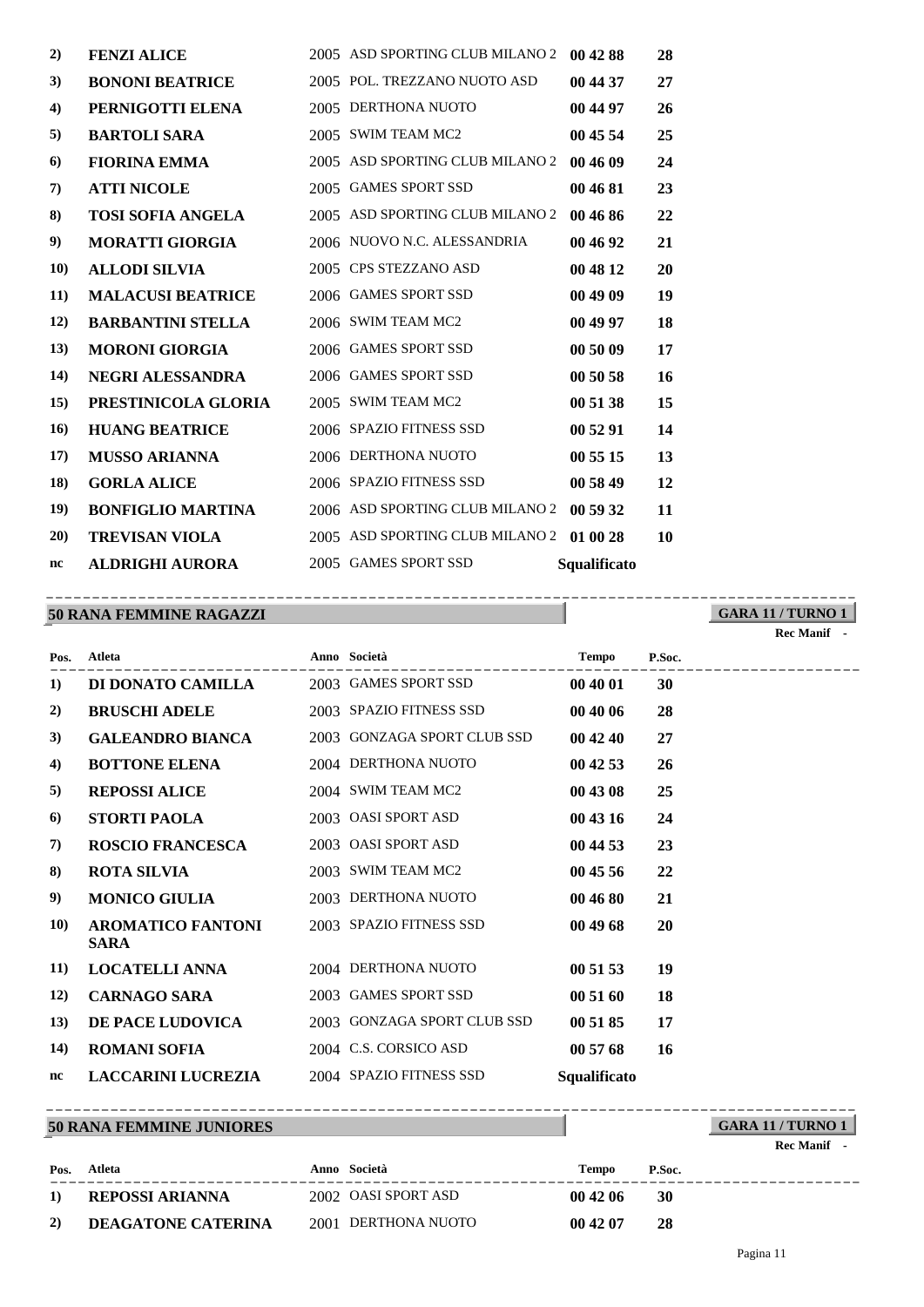| <b>3</b> ) | <b>DOSSENA GAIA</b>     | 2002 SWIM TEAM MC2    | 004240              | 27  |
|------------|-------------------------|-----------------------|---------------------|-----|
| 4)         | <b>SANGALLI IRENE</b>   | 2002 C.S. CORSICO ASD | 004264              | -26 |
| 5)         | <b>LANDI ALICE</b>      | 2001 C.S. CORSICO ASD | 00 49 05            | -25 |
| 6)         | <b>OPIPARI JENNIFER</b> | 2002 C.S. CORSICO ASD | 005496              | -24 |
| nc         | <b>BONINO AGNESE</b>    | 2002 DERTHONA NUOTO   | <b>Squalificato</b> |     |

#### **50 RANA FEMMINE ASSOLUTI** ----------------------------------------------------------------------------------------

| GARA 11 / TURNO 1 |  |           |  |
|-------------------|--|-----------|--|
|                   |  | Rec Manif |  |

|      |                           |                       |              |        | <b>Rec Manif</b> |
|------|---------------------------|-----------------------|--------------|--------|------------------|
| Pos. | Atleta                    | Anno Società          | <b>Tempo</b> | P.Soc. |                  |
| 1)   | MERRA ELISABETTA          | 1997 C.S. CORSICO ASD | 00 38 49     | 30     |                  |
| 2)   | <b>FORMAGGINI LISA</b>    | 2000 SWIM TEAM MC2    | 00 40 55     | 28     |                  |
| 3)   | <b>TOMAGHELLI MELISSA</b> | 1995 DERTHONA NUOTO   | 00 41 59     | 27     |                  |
| 4)   | <b>ESPOSITO SIMONA</b>    | 2000 GAMES SPORT SSD  | 00 42 99     | 26     |                  |
| 5)   | <b>MARTINELLI VALERIA</b> | 1999 SWIM TEAM MC2    | 00 44 18     | 25     |                  |
| 6)   | <b>COMERIO SILVIA</b>     | 1997 GAMES SPORT SSD  | 00 44 89     | 24     |                  |
| 7)   | <b>ROSOLEN GIORGIA</b>    | 2000 C.S. CORSICO ASD | 00 47 37     | 23     |                  |
| 8)   | <b>ROSOLEN GIULIA</b>     | 1992 C.S. CORSICO ASD | 00 51 00     | 22     |                  |
|      |                           |                       |              |        |                  |

----------------------------------------------------------------------------------------

# **50 RANA MASCHI ES. - B**

**GARA 12 / TURNO 1**

**Rec Manif -** 

| Pos.              | Atleta                                    | Anno Società                             | <b>Tempo</b>        | P.Soc.           |
|-------------------|-------------------------------------------|------------------------------------------|---------------------|------------------|
| 1)                | <b>CRISTIANI GIULIO</b>                   | 2006 TECRI NUOTO ASD                     | 00 46 07            | 30               |
| 2)                | <b>GIORGIO MATTIA</b>                     | 2006 GAMES SPORT SSD                     | 00 46 59            | 28               |
| 3)                | <b>MOTTOLA DE NORDIS</b><br><b>MATTEO</b> | 2006 ASD SPORTING CLUB MILANO 2 00 48 87 |                     | 27               |
| $\left( 4\right)$ | <b>BAGNASCO GIULIO</b>                    | 2007 TECRI NUOTO ASD                     | 004913              | 26               |
| 5)                | <b>BERTI MICHELE</b>                      | 2006 QSWIM SSD                           | 00 49 14            | 25               |
| 6)                | <b>DI MARCO UMBERTO</b>                   | 2006 QSWIM SSD                           | 00 49 96            | 24               |
| 7)                | <b>GUERRINI NICOLO'</b>                   | 2006 GONZAGA SPORT CLUB SSD              | 00 49 97            | 23               |
| 8)                | <b>GIANGUALANO ELIA</b>                   | 2006 TECRI NUOTO ASD                     | 00 50 32            | 22               |
| 9)                | <b>ARESI SAMUELE</b>                      | 2006 TECRI NUOTO ASD                     | 00 50 44            | 21               |
| <b>10)</b>        | <b>SISTI GABRIELE</b>                     | 2007 TECRI NUOTO ASD                     | 005053              | 20               |
| <b>11</b> )       | <b>BENZI FRANCESCO</b>                    | 2006 NUOVO N.C. ALESSANDRIA              | 00 51 19            | 19               |
| <b>12</b> )       | <b>LA BRUNA LUIGI</b>                     | 2007 GONZAGA SPORT CLUB SSD              | 00 52 72            | 18               |
| 13)               | <b>LAMEDICA LUCA</b>                      | 2006 POL. TREZZANO NUOTO ASD             | 00 53 30            | 17               |
| 14)               | <b>MANDELLI ANDREA</b>                    | 2007 GAMES SPORT SSD                     | 00 53 59            | <b>16</b>        |
| 15)               | PALVARINI ALESSANDRO                      | 2007 TECRI NUOTO ASD                     | 00 54 67            | 15               |
| 16)               | <b>BOLCHINI ANDREA</b>                    | 2007 QSWIM SSD                           | 00 55 00            | 14               |
| 17)               | <b>BIANCHI MATTEO</b>                     | 2006 QSWIM SSD                           | 00 55 16            | 13               |
| <b>18</b> )       | <b>ROMANI FEDERICO</b>                    | 2007 C.S. CORSICO ASD                    | 00 56 78            | 12               |
| 19)               | <b>ALLONE LORENZO</b>                     | 2006 QSWIM SSD                           | 00 57 11            | 11               |
| <b>20</b> )       | <b>GALLI SEBASTIAN</b>                    | 2006 SPAZIO FITNESS SSD                  | 00 57 28            | 10               |
| 21)               | <b>CISLAGHI DANIELE</b>                   | 2007 CIEF N.C. MAGENTA ASD               | 00 58 43            | $\boldsymbol{9}$ |
| 22)               | <b>ROSSIN MATTIA</b>                      | 2006 SPAZIO FITNESS SSD                  | 01 00 24            | 8                |
| nc                | <b>VISMARA TOMMASO</b>                    | 2006 GAMES SPORT SSD                     | <b>Squalificato</b> |                  |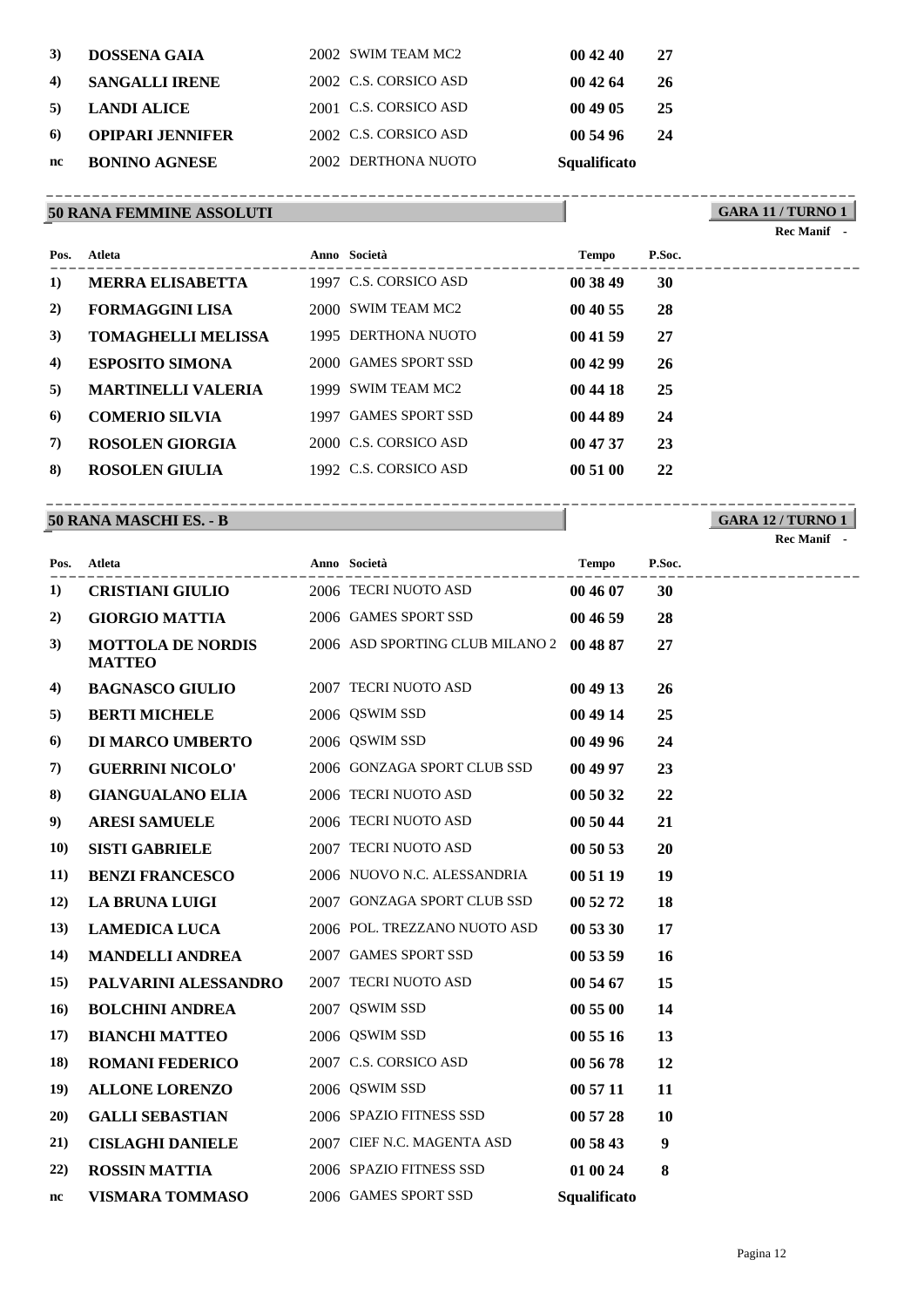#### **50 RANA MASCHI ES. - A** ----------------------------------------------------------------------------------------

# **GARA 12 / TURNO 1**

**Rec Manif -** 

| Pos.        | Atleta                      | Anno Società                 | <b>Tempo</b> | P.Soc. |  |
|-------------|-----------------------------|------------------------------|--------------|--------|--|
| 1)          | <b>BOSCATO ALBERTO</b>      | 2004 NUOVO N.C. ALESSANDRIA  | 00 39 14     | 30     |  |
| 2)          | <b>FISCHETTI DANIELE</b>    | 2004 GONZAGA SPORT CLUB SSD  | 00 42 32     | 28     |  |
| 3)          | <b>APPADOO DAVIDE</b>       | 2005 POL. TREZZANO NUOTO ASD | 00 42 94     | 27     |  |
| 4)          | <b>CAFFARENGHI RICCARDO</b> | 2004 DERTHONA NUOTO          | 00 44 84     | 26     |  |
| 5)          | <b>REALE DIEGO</b>          | 2005 NUOVO N.C. ALESSANDRIA  | 00 44 97     | 25     |  |
| 6)          | PERNIGOTTI LORENZO          | 2004 DERTHONA NUOTO          | 004516       | 24     |  |
| 7)          | <b>GUALTIERI MATHIAS</b>    | 2004 POL. TREZZANO NUOTO ASD | 00 47 58     | 23     |  |
| 8)          | <b>VALENTINOTTI MATTEO</b>  | 2004 GONZAGA SPORT CLUB SSD  | 00 47 71     | 22     |  |
| 9)          | <b>OUERGHI BILEL</b>        | 2005 POL. TREZZANO NUOTO ASD | 00 48 96     | 21     |  |
| <b>10</b>   | OGGIONI GIOVANNI            | 2005 GONZAGA SPORT CLUB SSD  | 00 49 12     | 20     |  |
| 11)         | <b>MALDONADO PATRIZIO</b>   | 2005 C.S. CORSICO ASD        | 00 53 83     | 19     |  |
| <b>12</b> ) | <b>LEMMA LORENZO</b>        | 2005 POL. TREZZANO NUOTO ASD | 00 55 76     | 18     |  |

#### **50 RANA MASCHI RAGAZZI** ----------------------------------------------------------------------------------------

**GARA 12 / TURNO 1**

|      |                             |                             |              |        | Rec Manif - |
|------|-----------------------------|-----------------------------|--------------|--------|-------------|
| Pos. | Atleta                      | Anno Società                | <b>Tempo</b> | P.Soc. |             |
| 1)   | <b>RAMPA LIVIO</b>          | 2003 NUOVO N.C. ALESSANDRIA | 003710       | 30     |             |
| 2)   | <b>SEBASTIO EDOARDO</b>     | 2002 GONZAGA SPORT CLUB SSD | 00 37 71     | 28     |             |
| 3)   | PIZZOLATO DAVID             | 2002 GAMES SPORT SSD        | 00 38 14     | 27     |             |
| 4)   | <b>BERTOLOTTO FRANCESCO</b> | 2003 NUOVO N.C. ALESSANDRIA | 00 39 71     | 26     |             |
| 5)   | <b>FASANO ALESSIO</b>       | 2003 C.S. CORSICO ASD       | 00 39 96     | 25     |             |
| 6)   | <b>CARNAGO SIMONE</b>       | 2003 GAMES SPORT SSD        | 00 41 06     | 24     |             |
| 7)   | <b>BERTOLAZZO ANDREA</b>    | 2002 DERTHONA NUOTO         | 004259       | 23     |             |
| 8)   | <b>CAFFULLI STEFANO</b>     | 2001 GONZAGA SPORT CLUB SSD | 00 43 29     | 22     |             |
| 9)   | POERIO GIOELE               | 2003 C.S. CORSICO ASD       | 00 43 41     | 21     |             |

# **50 RANA MASCHI JUNIORES**

**GARA 12 / TURNO 1** ----------------------------------------------------------------------------------------

|      |                                                     |                             |              |        | <b>Rec Manif</b> |
|------|-----------------------------------------------------|-----------------------------|--------------|--------|------------------|
| Pos. | Atleta                                              | Anno Società                | <b>Tempo</b> | P.Soc. |                  |
| 1)   | <b>MAGANZA ALESSANDRO</b>                           | 2000 NUOVO N.C. ALESSANDRIA | 00 34 25     | -30    |                  |
| 2)   | <b>MALYUK DANIEL</b>                                | 1999 DERTHONA NUOTO         | 00 36 67     | 28     |                  |
| 3)   | TAGLIABUE MASSIMILIANO 1999 AZZURRA NUOTO NOVERASCO |                             | 00 39 91     | 27     |                  |
| 4)   | <b>SARTORIO FEDERICO</b>                            | 2000 GONZAGA SPORT CLUB SSD | 004003       | 26     |                  |
| 5)   | <b>KEBEDE GIOELE</b>                                | 2000 DERTHONA NUOTO         | 00 41 84     | 25     |                  |

|      | <b>50 RANA MASCHI ASSOLUTI</b> |                         |              |        | <b>GARA 12 / TURNO 1</b><br><b>Rec Manif</b> |
|------|--------------------------------|-------------------------|--------------|--------|----------------------------------------------|
| Pos. | Atleta                         | Anno Società            | <b>Tempo</b> | P.Soc. |                                              |
| 1)   | <b>GALLO STEFANO</b>           | 1990 C.S. CORSICO ASD   | 00 31 97     | 30     |                                              |
| 2)   | <b>BIGNAMI CLAUDIO</b>         | 1990 SPAZIO FITNESS SSD | 00 41 95     | 28     |                                              |
| 3)   | <b>ALLODI CLAUDIO</b>          | 1967 CPS STEZZANO ASD   | 00 44 57     | 27     |                                              |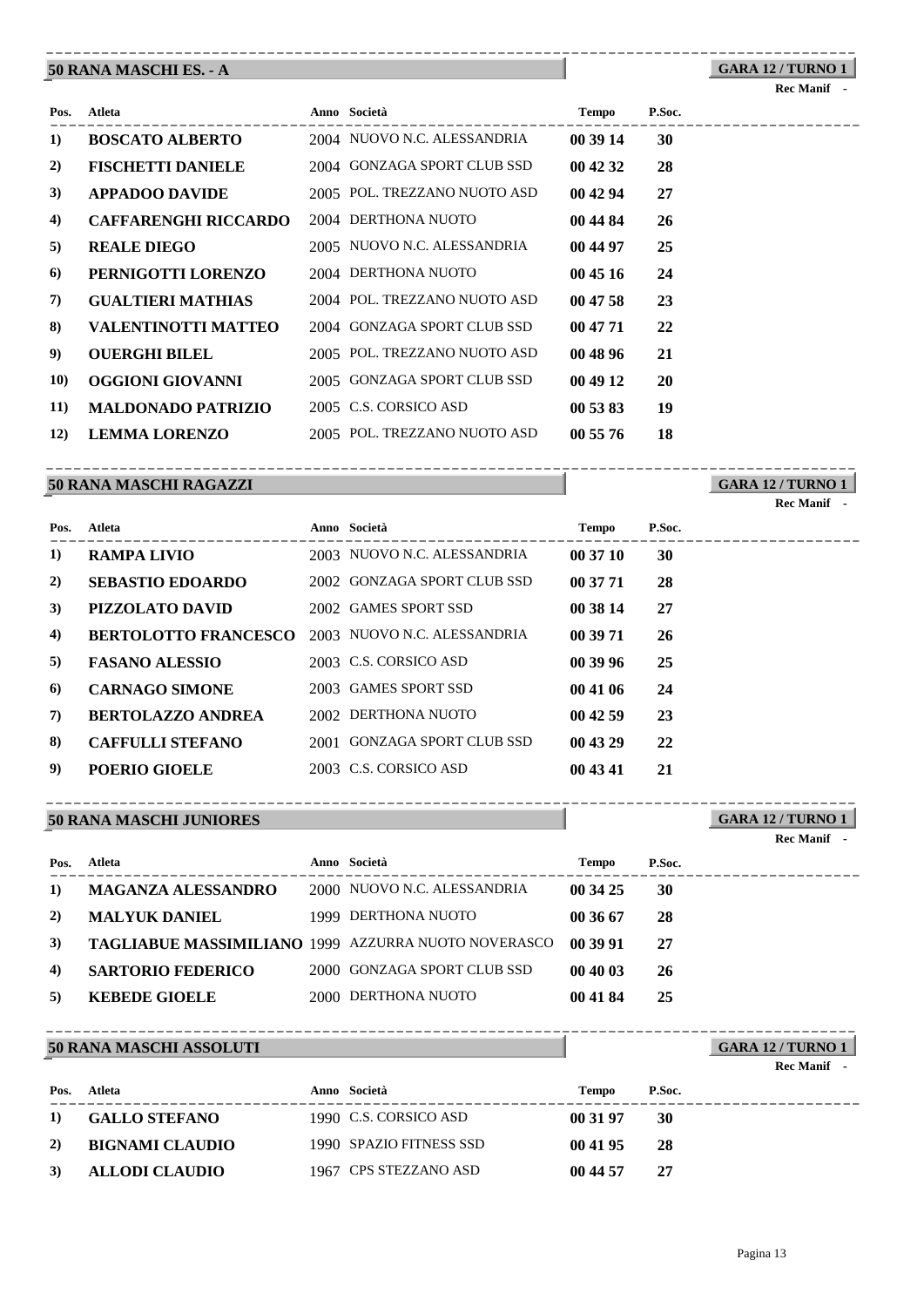#### **50 STILE LIBERO FEMMINE ES. - B** ----------------------------------------------------------------------------------------

**GARA 13 / TURNO 1**

**Rec Manif -** 

| Pos.       | Atleta                   | Anno Società                 | <b>Tempo</b> | P.Soc.           |
|------------|--------------------------|------------------------------|--------------|------------------|
| 1)         | <b>BESANA SOFIA</b>      | 2007 TECRI NUOTO ASD         | 00 35 41     | 30               |
| 2)         | <b>OGGIONI FRANCESCA</b> | 2007 GONZAGA SPORT CLUB SSD  | 00 36 99     | 28               |
| 3)         | <b>RUGGIERI SILVIA</b>   | 2007 POL. TREZZANO NUOTO ASD | 00 38 88     | 27               |
| 4)         | <b>FRIGE' CAMILLA</b>    | 2008 TECRI NUOTO ASD         | 00 38 94     | 26               |
| 5)         | <b>EYTAN MAYA</b>        | 2007 C.S. CORSICO ASD        | 00 39 02     | 25               |
| 6)         | <b>STELLACCI CAMILLA</b> | 2007 TECRI NUOTO ASD         | 00 39 03     | 24               |
| 7)         | PORTA SILVIA             | 2007 TECRI NUOTO ASD         | 00 40 08     | 23               |
| 8)         | PEDRONI GIULIA           | 2008 SWIM TEAM MC2           | 00 40 13     | 22               |
| 9)         | <b>ASNAGHI SOFIA</b>     | 2007 GONZAGA SPORT CLUB SSD  | 00 40 60     | 21               |
| <b>10)</b> | TACCONI VITTORIA         | 2008 QSWIM SSD               | 00 40 61     | 20               |
| 11)        | <b>AMMOSCATO GIULIA</b>  | 2007 TECRI NUOTO ASD         | 00 40 72     | 19               |
| 12)        | PEDRAZZINI CECILIA       | 2007 TECRI NUOTO ASD         | 00 40 76     | 18               |
| 13)        | DI MITO VALENTINA        | 2008 TECRI NUOTO ASD         | 00 41 02     | 17               |
| 14)        | <b>BONANNI LUDOVICA</b>  | 2008 GONZAGA SPORT CLUB SSD  | 00 44 98     | <b>16</b>        |
| 15)        | FERRARI VICTORIA         | 2007 NUOVO N.C. ALESSANDRIA  | 00 46 11     | 15               |
| 16)        | <b>OLGIATI NICOLE</b>    | 2008 CIEF N.C. MAGENTA ASD   | 00 47 95     | 14               |
| 17)        | <b>MILESI SILVIA</b>     | 2008 QSWIM SSD               | 00 48 06     | 13               |
| 18)        | PONCIROLI ALICE          | 2008 GAMES SPORT SSD         | 00 49 32     | 12               |
| 19)        | DE BLASIO MAILA          | 2008 TECRI NUOTO ASD         | 00 49 45     | 11               |
| 20)        | <b>CASALI KIRSTY</b>     | 2007 SWIM TEAM MC2           | 00 50 42     | 10               |
| 21)        | SOFIA ISABELLA           | 2008 GAMES SPORT SSD         | 00 50 46     | $\boldsymbol{9}$ |
| 22)        | PICIOTTI CATERINA        | 2008 TECRI NUOTO ASD         | 01 05 40     | 8                |

#### **50 STILE LIBERO FEMMINE ES. - A** ----------------------------------------------------------------------------------------

**GARA 13 / TURNO 1**

|             |                          |                                 |              |        | Rec Manif - |
|-------------|--------------------------|---------------------------------|--------------|--------|-------------|
| Pos.        | Atleta                   | Anno Società                    | <b>Tempo</b> | P.Soc. |             |
| 1)          | <b>GUERRINI CARLOTTA</b> | 2005 GONZAGA SPORT CLUB SSD     | 00 32 74     | 30     |             |
| 2)          | LAMPARELLI GIULIA        | 2005 C.S. CORSICO ASD           | 00 33 69     | 28     |             |
| 3)          | ZOIA MARTA               | 2005 GAMES SPORT SSD            | 00 33 91     | 27     |             |
| 4)          | BRAGA ANASTASIA          | 2005 GAMES SPORT SSD            | 00 35 18     | 26     |             |
| 5)          | PERNIGOTTI ELENA         | 2005 DERTHONA NUOTO             | 00 35 28     | 25     |             |
| 6)          | <b>MALACUSI BEATRICE</b> | 2006 GAMES SPORT SSD            | 00 35 33     | 24     |             |
| 7)          | <b>DALBONI BENEDETTA</b> | 2005 ASD SPORTING CLUB MILANO 2 | 003546       | 23     |             |
| 8)          | <b>CHIELLA ELISA</b>     | 2006 C.S. CORSICO ASD           | 00 35 64     | 22     |             |
| 9)          | <b>BONONI BEATRICE</b>   | 2005 POL. TREZZANO NUOTO ASD    | 00 36 14     | 21     |             |
| <b>10</b> ) | <b>MORATTI GIORGIA</b>   | 2006 NUOVO N.C. ALESSANDRIA     | 00 36 16     | 20     |             |
| <b>11</b> ) | <b>BARTOLI SARA</b>      | 2005 SWIM TEAM MC2              | 003710       | 19     |             |
| 12)         | <b>ALDRIGHI AURORA</b>   | 2005 GAMES SPORT SSD            | 00 37 19     | 18     |             |
| 13)         | <b>CERVINI ALICE</b>     | 2006 GONZAGA SPORT CLUB SSD     | 00 37 52     | 17     |             |
| 14)         | <b>SITZIA GIADA</b>      | 2005 OASI SPORT ASD             | 00 38 09     | 16     |             |
| <b>15</b> ) | NEGRI ALESSANDRA         | 2006 GAMES SPORT SSD            | 00 39 15     | 15     |             |
| 16)         | <b>ATTI NICOLE</b>       | 2005 GAMES SPORT SSD            | 00 40 45     | 14     |             |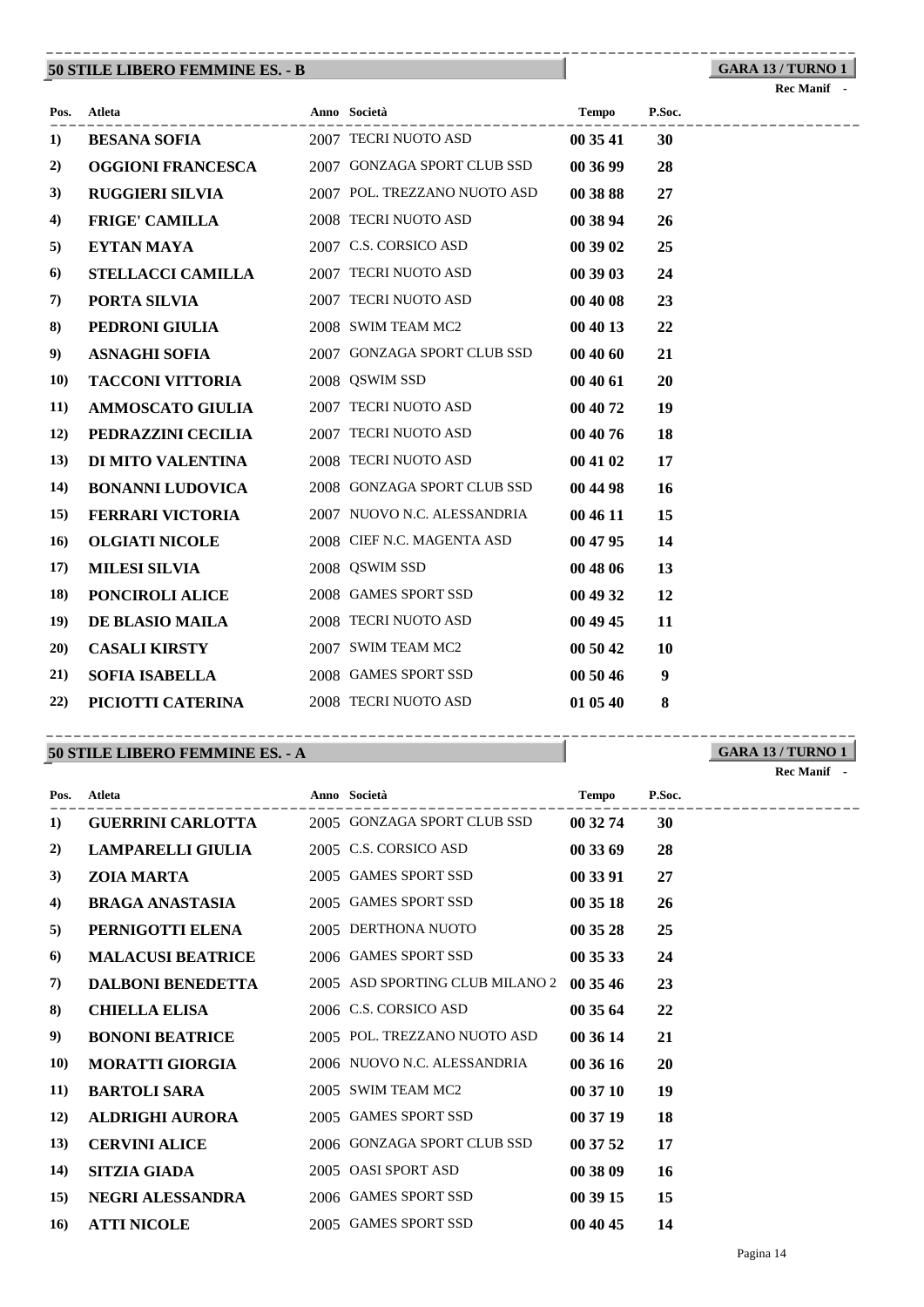| 17)         | <b>GORLA ALICE</b>       | 2006 SPAZIO FITNESS SSD         | 00 41 54 | 13 |
|-------------|--------------------------|---------------------------------|----------|----|
| <b>18</b> ) | <b>BARBANTINI STELLA</b> | 2006 SWIM TEAM MC2              | 00 41 77 | 12 |
| 19)         | <b>TREVISAN REBECCA</b>  | 2005 ASD SPORTING CLUB MILANO 2 | 00 41 89 | 11 |
| <b>20</b> ) | <b>MUSSO ARIANNA</b>     | 2006 DERTHONA NUOTO             | 00 42 05 | 10 |
| 21)         | PRESTINICOLA GLORIA      | 2005 SWIM TEAM MC2              | 00 42 54 | 9  |
| 22)         | <b>STURLESE SARA</b>     | 2006 GONZAGA SPORT CLUB SSD     | 00 42 87 | 8  |
| <b>23</b> ) | <b>TREVISAN VIOLA</b>    | 2005 ASD SPORTING CLUB MILANO 2 | 004299   | 7  |
| 24)         | <b>HUANG BEATRICE</b>    | 2006 SPAZIO FITNESS SSD         | 00 45 82 | 6  |
| <b>25</b> ) | <b>ONESTI MARGHERITA</b> | 2006 POL. TREZZANO NUOTO ASD    | 00 49 00 | 5  |
|             |                          |                                 |          |    |

# **50 STILE LIBERO FEMMINE RAGAZZI**

**GARA 13 / TURNO 1** ----------------------------------------------------------------------------------------

**Rec Manif -** 

|             | Pos. Atleta                             | Anno Società                          | <b>Tempo</b>        | P.Soc.<br>------------------ |  |
|-------------|-----------------------------------------|---------------------------------------|---------------------|------------------------------|--|
| 1)          | <b>MONTAGNA GIULIA</b>                  | 2003 SWIM TEAM MC2                    | 003235              | <b>30</b>                    |  |
| 2)          | <b>SACCO ALESSANDRA</b>                 | 2003 OASI SPORT ASD                   | 00 32 85            | 28                           |  |
| 3)          | <b>ROSCIO FRANCESCA</b>                 | 2003 OASI SPORT ASD                   | 00 33 02            | 27                           |  |
| 4)          | <b>QUIRINO ILARIA</b>                   | 2004 SWIM TEAM MC2                    | 00 33 22            | 26                           |  |
| 5)          | <b>DELL' ORTO AURORA</b>                | 2003 C.S. CORSICO ASD                 | 00 33 40            | 25                           |  |
| 6)          | DI DONATO CAMILLA                       | 2003 GAMES SPORT SSD                  | 00 33 47            | 24                           |  |
| 7)          | <b>ERRICO ELEONORA</b>                  | 2004 SWIM TEAM MC2                    | 00 33 50            | 23                           |  |
| 8)          | <b>CATTINI LINDA</b>                    | 2003 GAMES SPORT SSD                  | 00 33 57            | 22                           |  |
| 9)          | <b>BERTACCHINI ERICA</b>                | 2003 AZZURRA NUOTO NOVERASCO 00 33 63 |                     | 21                           |  |
| <b>10)</b>  | <b>BOTTONE ELENA</b>                    | 2004 DERTHONA NUOTO                   | 00 34 08            | 20                           |  |
| <b>11</b> ) | <b>TRAVERSA VITTORIA</b>                | 2004 DERTHONA NUOTO                   | 00 35 06            | 19                           |  |
| <b>12</b> ) | <b>BALSANO VITTORIA</b>                 | 2004 SPAZIO FITNESS SSD               | 00 35 28            | 18                           |  |
| 13)         | PICCININI LINDA                         | 2004 DERTHONA NUOTO                   | 00 35 52            | 17                           |  |
| 14)         | <b>AROMATICO FANTONI</b><br><b>SARA</b> | 2003 SPAZIO FITNESS SSD               | 00 35 75            | 16                           |  |
| 15)         | <b>REPOSSI ALICE</b>                    | 2004 SWIM TEAM MC2                    | 00 35 76            | 15                           |  |
| 16)         | VOINILA ANAMARIA                        | 2003 C.S. CORSICO ASD                 | 00 36 38            | 14                           |  |
| 17)         | <b>ROTA SILVIA</b>                      | 2003 SWIM TEAM MC2                    | 00 36 43            | 13                           |  |
| <b>18</b> ) | STUPARU ALESSANDRA                      | 2004 SPAZIO FITNESS SSD               | 00 36 90            | 12                           |  |
| 19)         | <b>FINOTTI SARA</b>                     | 2003 DERTHONA NUOTO                   | 00 36 95            | 11                           |  |
| 20)         | <b>MONICO GIULIA</b>                    | 2003 DERTHONA NUOTO                   | 00 37 26            | <b>10</b>                    |  |
| 21)         | <b>MEGLIO COSTANZA</b>                  | 2004 GONZAGA SPORT CLUB SSD           | 00 37 79            | 9                            |  |
| 22)         | <b>FODRITTO ELEONORA</b>                | 2003 SPAZIO FITNESS SSD               | 00 37 85            | 8                            |  |
| (23)        | <b>LACCARINI LUCREZIA</b>               | 2004 SPAZIO FITNESS SSD               | 00 38 53            | 7                            |  |
| 24)         | <b>CARNAGO SARA</b>                     | 2003 GAMES SPORT SSD                  | 00 38 66            | 6                            |  |
| 25)         | DE PACE LUDOVICA                        | 2003 GONZAGA SPORT CLUB SSD           | 00 38 98            | 5                            |  |
| 26)         | <b>ROMANI SOFIA</b>                     | 2004 C.S. CORSICO ASD                 | 00 40 09            | $\overline{\mathbf{4}}$      |  |
| 27)         | <b>SEBASTIO GINEVRA</b>                 | 2004 GONZAGA SPORT CLUB SSD           | 00 41 73            | 3                            |  |
| nc          | <b>GALEANDRO BIANCA</b>                 | 2003 GONZAGA SPORT CLUB SSD           | <b>Squalificato</b> |                              |  |

### **50 STILE LIBERO FEMMINE JUNIORES**

**GARA 13 / TURNO 1** ----------------------------------------------------------------------------------------

**Atleta Anno Società Tempo P.Soc.**

**Rec Manif -** 

<sup>----------------------------------------------------------------------------------------</sup> **Pos.**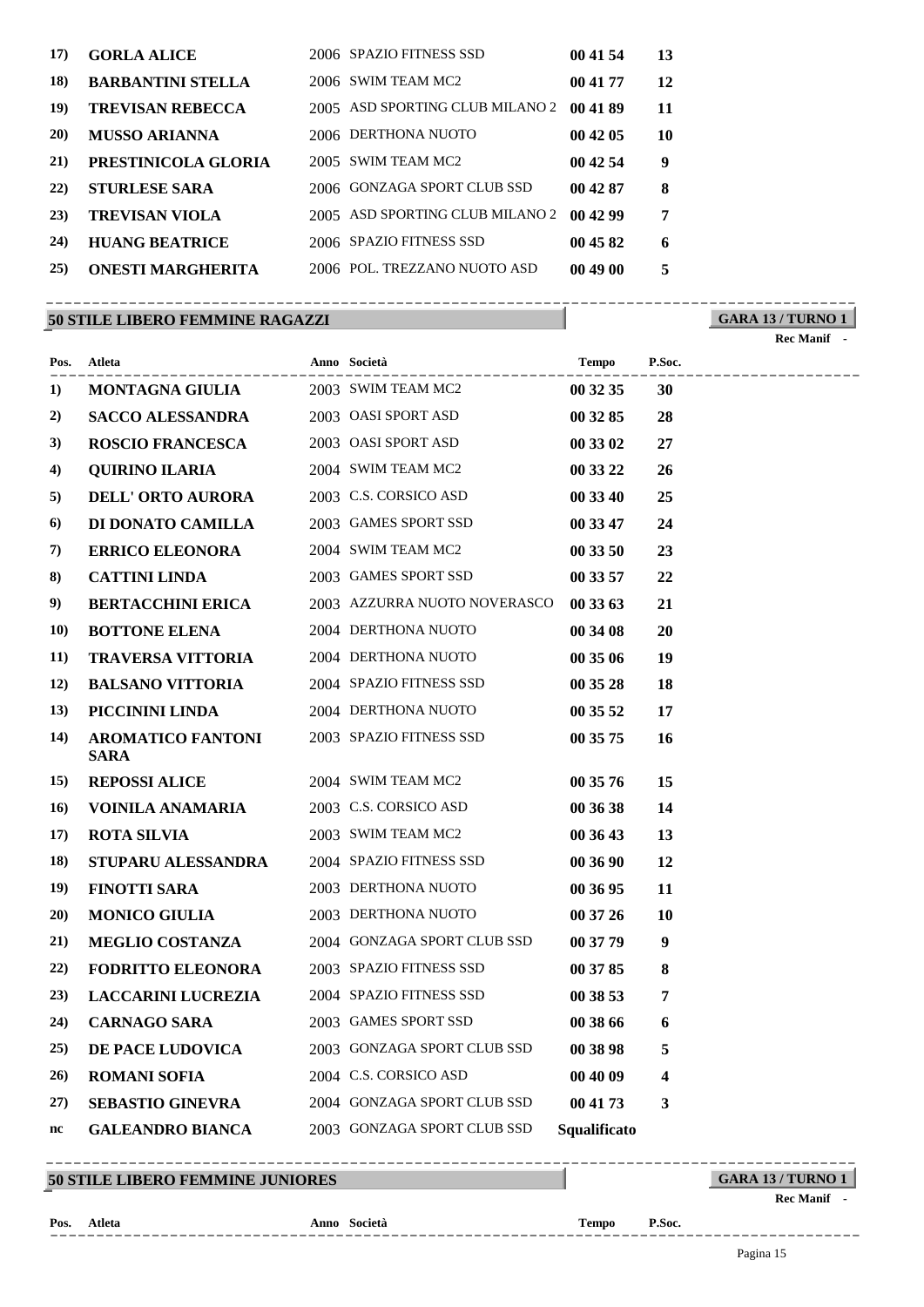| 1)          | <b>REPOSSI ARIANNA</b>    | 2002 OASI SPORT ASD     | 00 30 93 | 30 |
|-------------|---------------------------|-------------------------|----------|----|
| 2)          | <b>TORTONESE GAIA</b>     | 2002 DERTHONA NUOTO     | 00 31 72 | 28 |
| 3)          | <b>DOSSENA GAIA</b>       | 2002 SWIM TEAM MC2      | 00 32 25 | 27 |
| 4)          | PERUFFO ELISA             | 2002 SWIM TEAM MC2      | 00 32 70 | 26 |
| 5)          | PISANO MARTINA            | 2002 OASI SPORT ASD     | 00 33 20 | 25 |
| 6)          | STINCHELLI VIVIANA        | 2002 C.S. CORSICO ASD   | 00 33 56 | 24 |
| 7)          | <b>DEAGATONE CATERINA</b> | 2001 DERTHONA NUOTO     | 00 33 86 | 23 |
| 8)          | <b>MARCHESOTTI GIULIA</b> | 2001 DERTHONA NUOTO     | 00 34 02 | 22 |
| 9)          | <b>SANGALLI IRENE</b>     | 2002 C.S. CORSICO ASD   | 00 34 11 | 21 |
| <b>10)</b>  | <b>SUNNA VALERIA</b>      | 2001 SWIM TEAM MC2      | 00 34 25 | 20 |
| <b>11</b> ) | <b>ARSENE AMALIA</b>      | 2001 C.S. CORSICO ASD   | 00 34 58 | 19 |
| <b>12</b> ) | <b>SAVI ALICE</b>         | 2002 C.S. CORSICO ASD   | 00 34 67 | 18 |
| 13)         | <b>LANDI ALICE</b>        | 2001 C.S. CORSICO ASD   | 00 35 78 | 17 |
| 14)         | PALENZONA SARA            | 2002 DERTHONA NUOTO     | 00 35 82 | 16 |
| 15)         | <b>CAGNINA ELISA</b>      | 2001 DERTHONA NUOTO     | 00 36 47 | 15 |
| 16)         | <b>LOZZA SOFIA</b>        | 2002 SPAZIO FITNESS SSD | 00 38 05 | 14 |
| 16)         | <b>OPIPARI JENNIFER</b>   | 2002 C.S. CORSICO ASD   | 00 38 05 | 14 |
| 18)         | <b>ORSI ALICE</b>         | 2002 SPAZIO FITNESS SSD | 00 38 67 | 12 |
|             |                           |                         |          |    |

#### **50 STILE LIBERO FEMMINE ASSOLUTI** ----------------------------------------------------------------------------------------

| Pos. | Atleta                                        | Anno Società                                      | Tempo    | P.Soc.<br>-------------- |
|------|-----------------------------------------------|---------------------------------------------------|----------|--------------------------|
| 1)   |                                               | <b>BECCARIA MARTA</b> 2000 NUOVO N.C. ALESSANDRIA | 00 28 08 | 30                       |
| 2)   | GRANATA GAIA                                  | 1999 SWIM TEAM MC2                                | 00 29 26 | 28                       |
| 3)   | <b>MERRA ELISABETTA</b>                       | 1997 C.S. CORSICO ASD                             | 00 29 96 | 27                       |
| 4)   | <b>BOTTI LINDA</b>                            | 1999 SWIM TEAM MC2                                | 00 30 29 | 26                       |
| 5)   | <b>FORMAGGINI LISA</b>                        | 2000 SWIM TEAM MC2                                | 00 30 85 | 25                       |
| 6)   | <b>TOMAGHELLI MELISSA</b> 1995 DERTHONA NUOTO |                                                   | 00 32 26 | 24                       |
| 7)   | <b>GIOVANELLI TECLA</b>                       | 1998 GAMES SPORT SSD                              | 003248   | 23                       |
| 8)   | PASTORE CARLA MARIA                           | 2000 DERTHONA NUOTO                               | 003258   | 22                       |
| 9)   | RAPISARDA ALESSIA                             | 1998 C.S. CORSICO ASD                             | 003273   | 21                       |
| 10)  | DITRANI MARTINA                               | 2000 POL. TREZZANO NUOTO ASD                      | 00 33 36 | <b>20</b>                |
| 11)  | <b>COMERIO SILVIA</b>                         | 1997 GAMES SPORT SSD                              | 00 34 23 | 19                       |
| 12)  | <b>MARTINELLI VALERIA</b>                     | 1999 SWIM TEAM MC2                                | 00 34 83 | 18                       |
| 13)  | <b>ROSOLEN GIORGIA</b>                        | 2000 C.S. CORSICO ASD                             | 00 35 26 | 17                       |
| 14)  | <b>DESTRO MARTA</b>                           | 1997 DERTHONA NUOTO                               | 00 39 06 | 16                       |
| 15)  | <b>ROSOLEN GIULIA</b>                         | 1992 C.S. CORSICO ASD                             | 00 41 08 | 15                       |

### **50 STILE LIBERO MASCHI ES. - B**

### ---------------------------------------------------------------------------------------- **Atleta Anno Società Tempo P.Soc. Pos. 1) TRONCONI TOMMASO** 2006 QSWIM SSD **00 32 46 30 2) MILANO ALESSIO** 2006 QSWIM SSD **00 33 78 28 3) ARESI SAMUELE** 2006 TECRI NUOTO ASD **00 34 04 27 4) FICARRA ADRIANO** 2006 C.S. CORSICO ASD **00 34 70 26**

**GARA 13 / TURNO 1 Rec Manif** 

# **Rec Manif**

**GARA 14 / TURNO 1** ----------------------------------------------------------------------------------------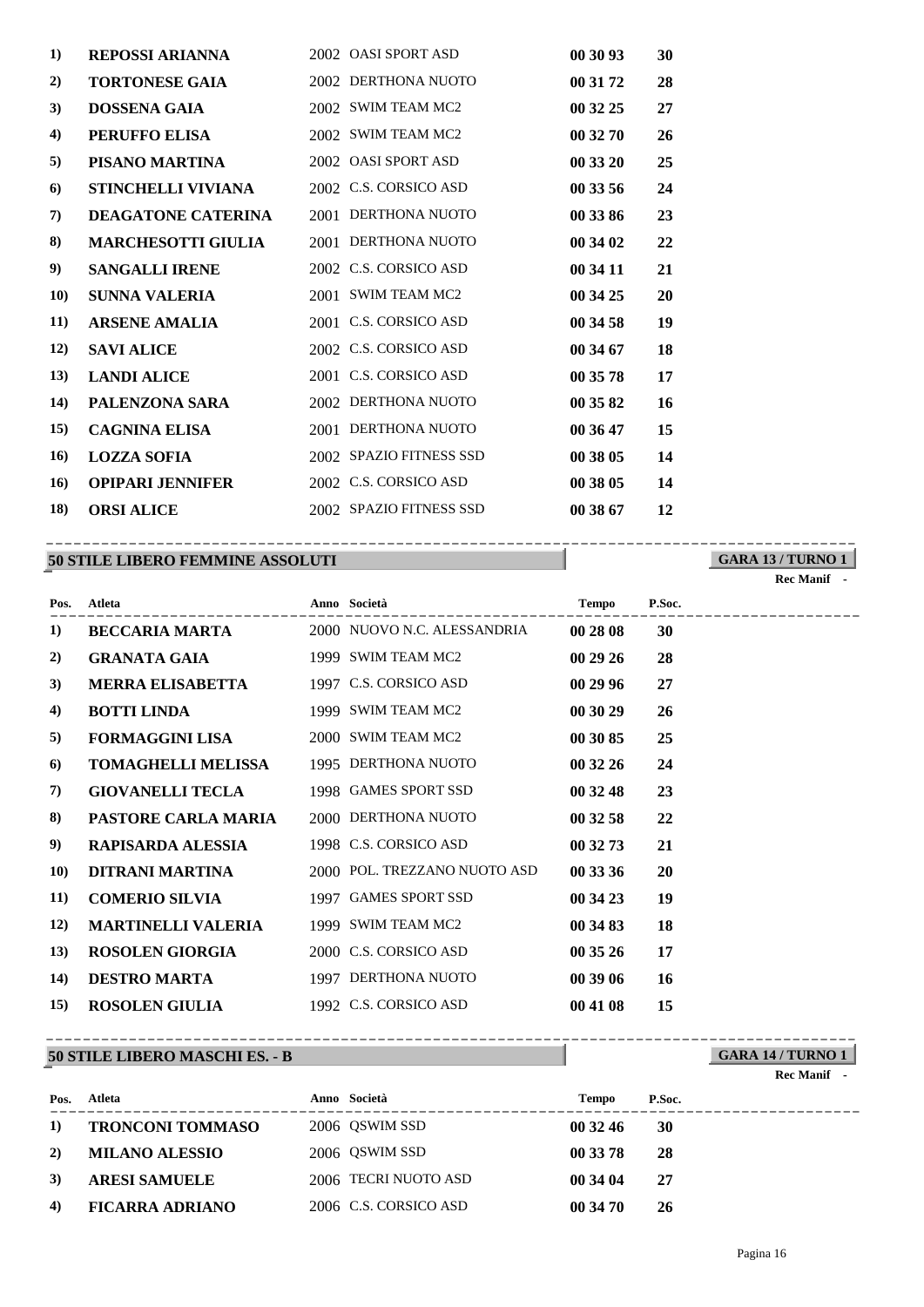| 5)          | <b>DI MARCO UMBERTO</b>   | 2006 QSWIM SSD                  | 00 35 47     | 25                      |
|-------------|---------------------------|---------------------------------|--------------|-------------------------|
| 6)          | <b>MELANO LORENZO</b>     | 2006 QSWIM SSD                  | 00 35 61     | 24                      |
| 7)          | <b>CIABURRI STEFANO</b>   | 2007 POL. TREZZANO NUOTO ASD    | 00 35 79     | 23                      |
| 8)          | <b>CRISTIANI GIULIO</b>   | 2006 TECRI NUOTO ASD            | 00 36 79     | 22                      |
| 9)          | <b>BAGNASCO GIULIO</b>    | 2007 TECRI NUOTO ASD            | 00 36 83     | 21                      |
| <b>10)</b>  | <b>NICOLA MATTEO</b>      | 2007 OASI SPORT ASD             | 00 37 05     | 20                      |
| 11)         | <b>SISTI GABRIELE</b>     | 2007 TECRI NUOTO ASD            | 00 37 32     | 19                      |
| 12)         | <b>GIANGUALANO ELIA</b>   | 2006 TECRI NUOTO ASD            | 00 37 83     | 18                      |
| 13)         | <b>TALAMAZZINI ALDO</b>   | 2006 GONZAGA SPORT CLUB SSD     | 00 37 93     | 17                      |
| 14)         | <b>URSU DENIS</b>         | 2006 SWIM TEAM MC2              | 00 38 17     | 16                      |
| 15)         | <b>BERTI MICHELE</b>      | 2006 QSWIM SSD                  | 00 39 39     | 15                      |
| 16)         | <b>SIMONETTI MATTIA</b>   | 2006 TECRI NUOTO ASD            | 00 39 61     | 14                      |
| 17)         | <b>ALBINI MATTEO</b>      | 2006 CIEF N.C. MAGENTA ASD      | 00 39 70     | 13                      |
| 18)         | <b>BERTO NICOLO'</b>      | 2007 CIEF N.C. MAGENTA ASD      | 00 40 30     | 12                      |
| 19)         | PALVARINI ALESSANDRO      | 2007 TECRI NUOTO ASD            | 00 41 42     | 11                      |
| 20)         | <b>BIANCHI MATTEO</b>     | 2006 QSWIM SSD                  | 00 41 78     | 10                      |
| 21)         | PIOVAN SANTIAGO           | 2007 QSWIM SSD                  | 00 42 58     | $\boldsymbol{9}$        |
| (22)        | <b>LAMEDICA LUCA</b>      | 2006 POL. TREZZANO NUOTO ASD    | 00 43 73     | 8                       |
| 23)         | <b>RATTI LEONARDO</b>     | 2006 QSWIM SSD                  | 00 43 87     | 7                       |
| 24)         | <b>ROMANI FEDERICO</b>    | 2007 C.S. CORSICO ASD           | 00 44 47     | 6                       |
| 25)         | <b>MANDELLI ANDREA</b>    | 2007 GAMES SPORT SSD            | 00 45 04     | 5                       |
| 26)         | <b>ROI EDOARDO</b>        | 2007 GONZAGA SPORT CLUB SSD     | 00 45 79     | $\overline{\mathbf{4}}$ |
| 27)         | <b>COMOLLI ENRICO</b>     | 2007 ASD SPORTING CLUB MILANO 2 | 00 45 94     | 3                       |
| fg          | <b>CAPROTTI FRANCESCO</b> | 2007 GONZAGA SPORT CLUB SSD     | 00 48 09     |                         |
| 28)         | <b>CARPINO ANDREA</b>     | 2007 GAMES SPORT SSD            | 00 48 96     | $\overline{2}$          |
| 29)         | <b>CORTI ALESSANDRO</b>   | 2007 GONZAGA SPORT CLUB SSD     | 00 49 09     | 1                       |
| <b>30</b> ) | <b>ALLONE LORENZO</b>     | 2006 QSWIM SSD                  | 00 49 10     | 1                       |
| 31)         | PERILLI CHRISTIAN         | 2006 C.S. CORSICO ASD           | 00 50 10     | $\mathbf{1}$            |
| 32)         | <b>VANZELLI SIMONE</b>    | 2007 POL. TREZZANO NUOTO ASD    | 00 52 98     | $\mathbf{1}$            |
| 33)         | YANNICK GAIN              | 2006 I SUPERSPORTIVI ASD        | 01 22 18     | 1                       |
| nc          | <b>AMATO MIRCO</b>        | 2006 POL. TREZZANO NUOTO ASD    | Squalificato |                         |

# **50 STILE LIBERO MASCHI ES. - A**

**GARA 14 / TURNO 1** ----------------------------------------------------------------------------------------

| <b>Rec Manif</b> |  |
|------------------|--|
|                  |  |

| Pos.       | Atleta                      | Anno Società                 | <b>Tempo</b> | P.Soc. |
|------------|-----------------------------|------------------------------|--------------|--------|
| 1)         | <b>CAFFI LORENZO</b>        | 2005 POL. TREZZANO NUOTO ASD | 00 28 89     | 30     |
| 2)         | DE OTO LORENZO              | 2005 GONZAGA SPORT CLUB SSD  | 00 30 76     | 28     |
| 3)         | <b>CIOCCA MATTEO</b>        | 2004 GAMES SPORT SSD         | 00 31 84     | 27     |
| 4)         | FEDERICI ALESSANDRO         | 2004 GONZAGA SPORT CLUB SSD  | 00 32 86     | 26     |
| 5)         | <b>BOSCATO ALBERTO</b>      | 2004 NUOVO N.C. ALESSANDRIA  | 00 32 96     | 25     |
| 6          | <b>GARAVAGLIA RICCARDO</b>  | 2005 GAMES SPORT SSD         | 00 33 04     | 24     |
| 7)         | <b>CAFFARENGHI RICCARDO</b> | 2004 DERTHONA NUOTO          | 00 33 13     | 23     |
| 8)         | DE BOTTON LEONARDO          | 2005 GONZAGA SPORT CLUB SSD  | 00 33 56     | 22     |
| 9)         | <b>APPADOO DAVIDE</b>       | 2005 POL. TREZZANO NUOTO ASD | 003360       | 21     |
| <b>10)</b> | PERNIGOTTI LORENZO          | 2004 DERTHONA NUOTO          | 00 33 85     | 20     |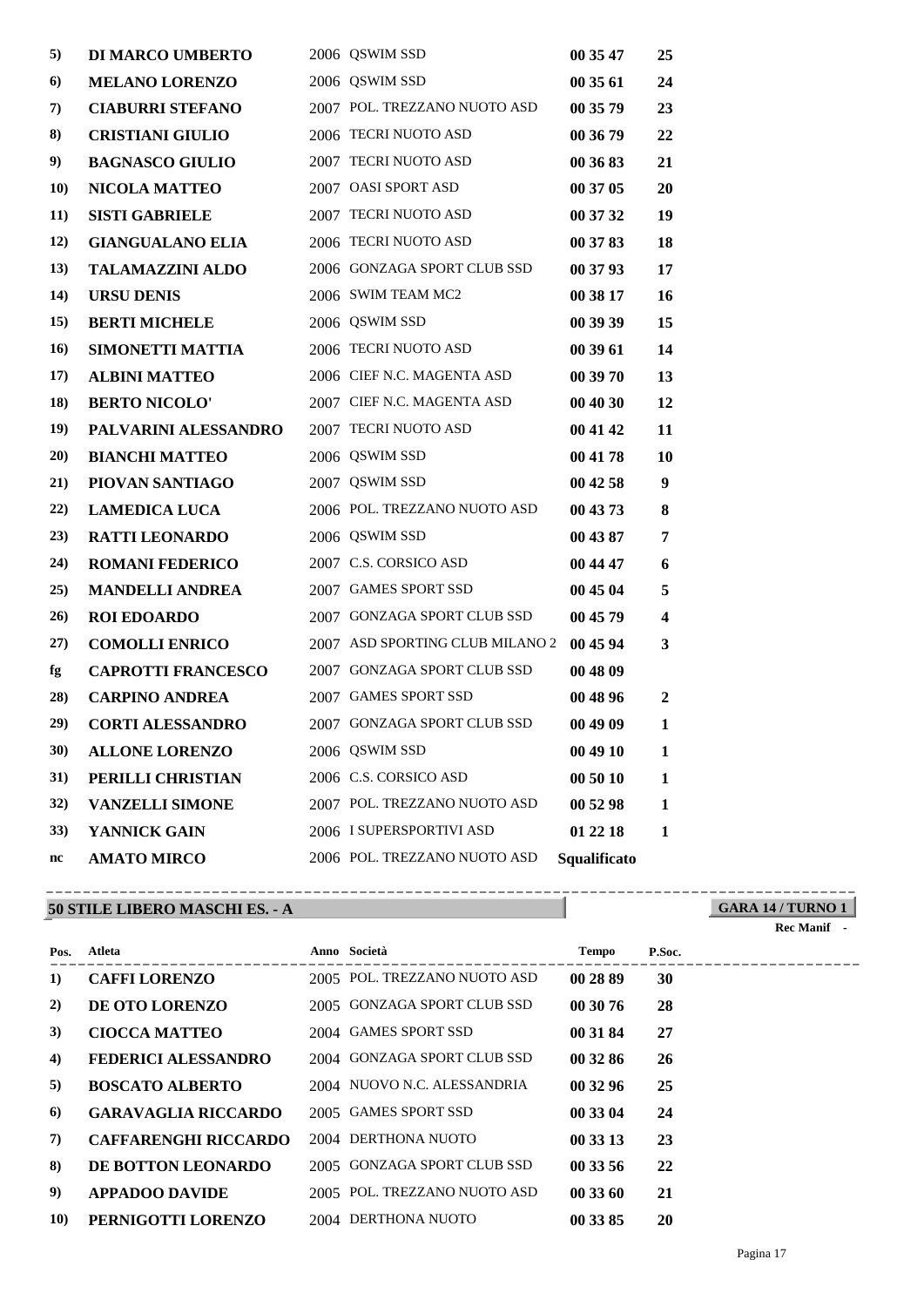| <b>11</b> ) | <b>LORIATO ANDREA</b>                                |      | 2004 NUOVO N.C. ALESSANDRIA   | 00 34 02 | 19             |
|-------------|------------------------------------------------------|------|-------------------------------|----------|----------------|
| <b>12</b> ) | <b>BALDUZZI DAVIDE</b>                               |      | 2005 NUOVO N.C. ALESSANDRIA   | 00 34 76 | 18             |
| 13)         | <b>TRIOLO LUCA</b>                                   |      | 2004 C.S. CORSICO ASD         | 00 35 06 | 17             |
| <b>14</b> ) | <b>BALAN LUCIANO</b>                                 |      | 2005 C.S. CORSICO ASD         | 00 35 34 | 16             |
| <b>15</b> ) | VICENTINI LUIGI                                      | 2005 | <b>GONZAGA SPORT CLUB SSD</b> | 00 35 38 | 15             |
| 16)         | BRIVIO STEFANO GIUSEPPE 2004 AZZURRA NUOTO NOVERASCO |      |                               | 00 36 00 | 14             |
| 17)         | <b>MALDONADO PATRIZIO</b>                            |      | 2005 C.S. CORSICO ASD         | 00 36 32 | 13             |
| <b>18</b> ) | PIVA MATTEO                                          |      | 2005 GONZAGA SPORT CLUB SSD   | 00 36 84 | 12             |
| 19)         | <b>REALE DIEGO</b>                                   |      | 2005 NUOVO N.C. ALESSANDRIA   | 00 37 35 | 11             |
| <b>20</b> ) | <b>GUALTIERI MATHIAS</b>                             |      | 2004 POL. TREZZANO NUOTO ASD  | 00 37 49 | 10             |
| 21)         | <b>OGGIONI GIOVANNI</b>                              |      | 2005 GONZAGA SPORT CLUB SSD   | 00 38 46 | 9              |
| 22)         | <b>BONFIGLIO SIMONE</b>                              | 2005 | <b>GAMES SPORT SSD</b>        | 00 38 53 | 8              |
| 23)         | <b>TRANI EDOARDO</b>                                 |      | 2005 GONZAGA SPORT CLUB SSD   | 00 39 72 | $\overline{7}$ |
| 24)         | <b>LEMMA LORENZO</b>                                 |      | 2005 POL. TREZZANO NUOTO ASD  | 00 42 57 | 6              |
|             |                                                      |      |                               |          |                |

#### **50 STILE LIBERO MASCHI RAGAZZI** ----------------------------------------------------------------------------------------

**GARA 14 / TURNO 1 Rec Manif -** 

|             | Pos. Atleta                                          |                              | Tempo    | P.Soc.           |
|-------------|------------------------------------------------------|------------------------------|----------|------------------|
| 1)          | <b>BRAGA FRANCESCO</b>                               | 2002 GAMES SPORT SSD         | 00 27 06 | 30               |
| 2)          | <b>MATTACHEO LORENZO</b> 2002 NUOVO N.C. ALESSANDRIA |                              | 00 27 24 | 28               |
| 3)          | <b>OPIPARI MICHELE</b>                               | 2001 C.S. CORSICO ASD        | 00 27 46 | 27               |
| 4)          | <b>SEBASTIO EDOARDO</b>                              | 2002 GONZAGA SPORT CLUB SSD  | 00 27 48 | 26               |
| 5)          | <b>BRACCHETTI FILIPPO</b>                            | 2002 GONZAGA SPORT CLUB SSD  | 00 27 51 | 25               |
| 6)          | PIPISTRELLO DENNIS                                   | 2003 NUOVO N.C. ALESSANDRIA  | 00 27 98 | 24               |
| 7)          | <b>AMENDOLA GIACOMO</b>                              | 2003 GONZAGA SPORT CLUB SSD  | 00 28 93 | 23               |
| 8)          | PIZZOLATO DAVID                                      | 2002 GAMES SPORT SSD         | 00 29 37 | 22               |
| 9)          | <b>RAMPA LIVIO</b>                                   | 2003 NUOVO N.C. ALESSANDRIA  | 00 29 43 | 21               |
| <b>10</b>   | BERTOLOTTO FRANCESCO 2003 NUOVO N.C. ALESSANDRIA     |                              | 00 29 89 | 20               |
| <b>11</b> ) | <b>CAFFULLI STEFANO</b>                              | 2001 GONZAGA SPORT CLUB SSD  | 00 30 00 | 19               |
| <b>12</b> ) | POERIO GIOELE                                        | 2003 C.S. CORSICO ASD        | 00 30 41 | 18               |
| 13)         | <b>ROMAGNOLI RICCARDO</b>                            | 2003 GONZAGA SPORT CLUB SSD  | 00 30 79 | 17               |
| 14)         | <b>ECOTTI SAMUELE</b>                                | 2002 OASI SPORT ASD          | 00 31 29 | <b>16</b>        |
| 15)         | SPAINI ALESSANDRO                                    | 2001 AZZURRA NUOTO NOVERASCO | 00 31 38 | 15               |
| <b>16</b>   | <b>FASANO ALESSIO</b>                                | 2003 C.S. CORSICO ASD        | 00 31 81 | 14               |
| 17)         | <b>ALMANDOZ RODRIGO</b>                              | 2002 GONZAGA SPORT CLUB SSD  | 00 31 91 | 13               |
| 18)         | <b>CRIPPA MARINONI</b><br><b>FEDERICO</b>            | 2003 GONZAGA SPORT CLUB SSD  | 00 32 64 | 12               |
| 19)         | <b>BAGNASCO ALESSIO</b>                              | 2003 DERTHONA NUOTO          | 00 33 04 | 11               |
| 20)         | <b>BATTISTINI BRUNO</b>                              | 2003 GONZAGA SPORT CLUB SSD  | 00 33 24 | 10               |
| 21)         | <b>SERETI SEBASTIAN</b>                              | 2003 DERTHONA NUOTO          | 00 33 46 | $\boldsymbol{9}$ |
| 22)         | <b>CARNAGO SIMONE</b>                                | 2003 GAMES SPORT SSD         | 00 33 60 | 8                |
| 23)         | <b>BERTOLAZZO ANDREA</b>                             | 2002 DERTHONA NUOTO          | 00 34 69 | 7                |

### **50 STILE LIBERO MASCHI JUNIORES**

**GARA 14 / TURNO 1** ----------------------------------------------------------------------------------------

---------------------------------------------------------------------------------------- **Pos.**

**Atleta Anno Società Tempo P.Soc.**

**Rec Manif -**